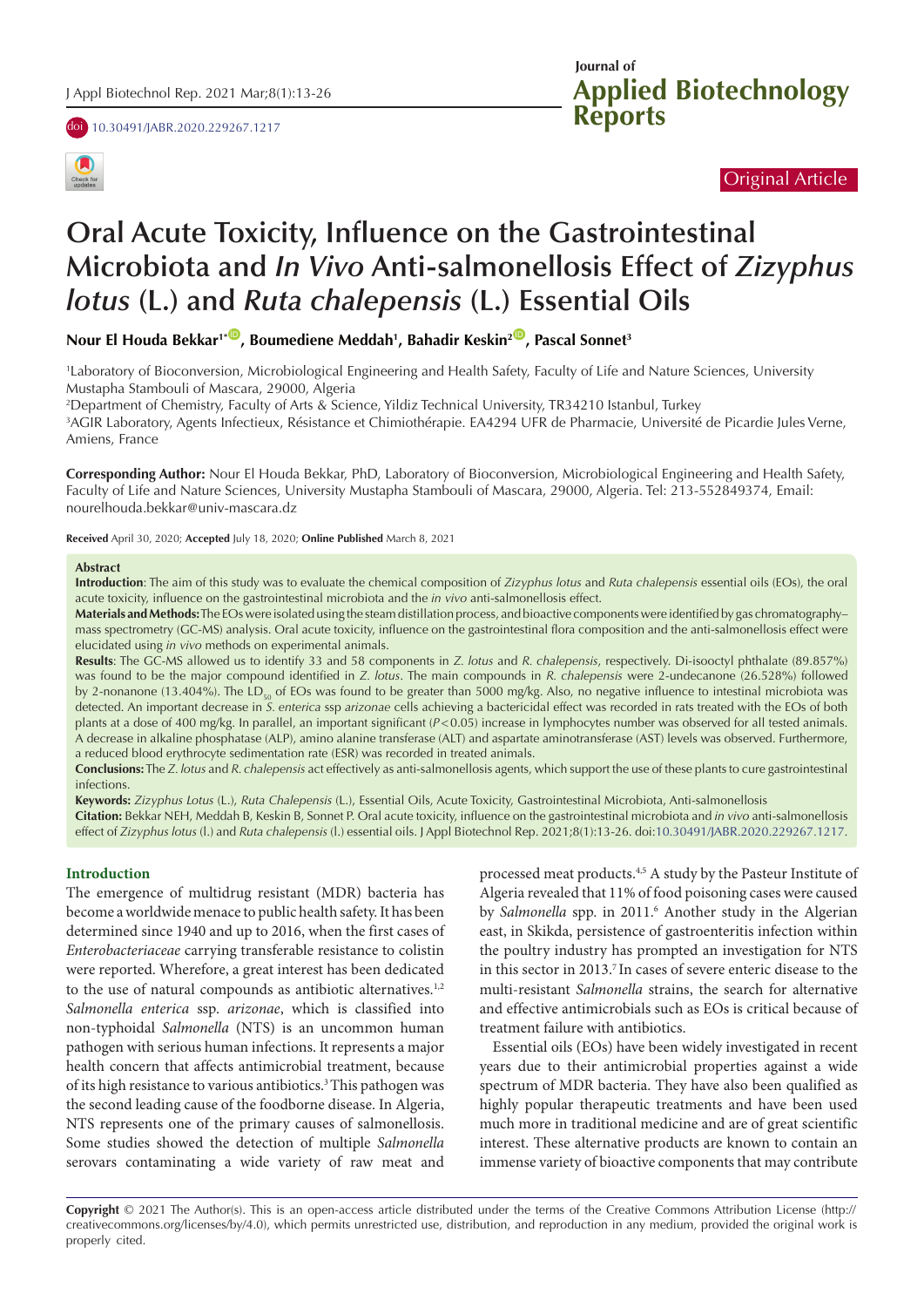to various medical properties.<sup>8</sup>

The present study investigates the chemical composition on bioactive compounds of EOs extracted from two medicinal plants: *Zizyphus lotus* (*Rhamnaceae*) and *Ruta chalepensis*  (*Rutaceae*) collected from Mascara, western Algeria and their antimicrobial effect *in vivo*.

*Zizyphus lotus* is abundant in Algeria and popularly famous as "*Sedra*" and the edible fruit is called "*Nbeg*". This plant is a very thorny fruit shrub, abundantly present in Mediterranean countries and widely found in Mascara (Western Algeria). The *Z. lotus* is used in nutrition, health and cosmetic sectors. Besides, this plant presents a delicious red fruit (jujube) that is consumed by the local population. Recently, several scientific reports have been published on the health benefits and nutritional potential of the bioactive compounds in *Z. lotus*. The nutritional virtues of *Z. lotus* are mainly based on its composition rich in vitamin E, vitamin C, fibers, fatty acids, amino acids, calcium, magnesium and considerable amounts of sugars.9

This plant has been found to be rich on polyphenols (flavonoids and tannins), tri-terpenes, anthraquinones, alkaloids (cyclopeptides and isoquinolides) and the saponosides which are abundant in the extracts of *Z. lotus* seeds and root bark.<sup>10,11</sup> Several parts, especially, leaves, fruits and roots are used in traditional medicine for the treatment of various diseases, such as insomnia and anxiety,<sup>12</sup> treatment of digestive disorders, obesity, urinary troubles and skin infections.13,14 In Algeria, *Z. lotus* is also used for the treatment of liver diseases<sup>15</sup> and the root barks are known for their antidiabetic properties.16

Therefore, this plant is used for treatment of bronchitis and urolithiasis,<sup>17</sup> as anti-inflammatory and analgesic,<sup>18</sup> antibacterial and antifungal,<sup>19,20</sup> antioxidant,<sup>21</sup> litholytic and antiulcerogenic.22 The fruit and leaves are used traditionally as emollient, in the treatment of intestinal diseases, and the crushed roots are employed in the treatment of leukemia eye disease.23 In recent years, there has been a great interest in studying this plant, as it has been shown to improve hyperglycemia in rodents.<sup>24</sup> Moreover, the root extracts from this plant were reported to exert an immunosuppressive effect by inhibiting T-cell proliferation and IL-2 mRNA expression.24,25 More recently, in a study on the protective effect of *Z. lotus*, Bencheikh et al<sup>26</sup> demonstrated that aqueous extracts of *Z. lotus* fruits exhibited a hepatoprotective effect against hepatic lesions induced by Carbon tetrachloride (CCL.sub.4) in rats.

*Ruta chalepensis*, commonly known as "*Fidjel*" is strongly scented sub-shrubs native to the Mediterranean region.<sup>27</sup> This plant represents a potential source of natural products with biological activities. *R. chalepensis* extracts, EOs and isolated compounds have shown a diverse potential for the treatment of different diseases. The aerial parts (leaves, flowers and small stems) are used for medicinal purposes as antimicrobials,<sup>28</sup> antioxidants,<sup>29</sup> and possessing anti-cholinesterase effects.<sup>30</sup> In addition to its described emmenagogue, abortifacient, anthelmintic and spasmolytic effects,<sup>31</sup> moreover, it is also characterized by its anti-inflammatory properties,<sup>32,33</sup> and possessing a depressant activity on the central nervous

system.<sup>34</sup> Recent studies have revealed the potent effect of *R. chalepensis* as hypoglycemic,<sup>35</sup> and possessing an antimutagenic effects against potassium bromate by decreasing the sperm cell abnormalities.<sup>36</sup>

In their study, Abdelrahim et al<sup>37</sup> determined that *R*. *chalepensis* exhibits an increase in good cholesterol (highdensity-lipoprotein, HDL), and decrease the triglyceride levels in serum when added to the high-cholesterol diet applied in Wistar rats. Besides, they demonstrated that the plant might beneficially affect the lipid profile of rats treated with paracetamol, since it lowered the low-density-lipoprotein (LDL), triglycerides and total cholesterol serum levels when added to their high cholesterol diet.

To the best of our knowledge, this is the first study which has demonstrated the *in vivo* antimicrobial activity of *Z. lotus* and *R. chalepensis* EOs against *S. enterica* ssp *arizonae*. Thus, no reports have been found about the EOs of both plants growing in Mascara, western Algeria. Therefore, the aim of this study was to evaluate the chemical composition profiles of EOs extracted from *Z. lotus* leaf and *R. chalepensis* aerial parts (leaves, flowers and small stems) using gas chromatography– mass spectrometry (GC-MS) analysis.

The oral acute toxicity and effect of these EOs on the composition and diversity of gastrointestinal microbiota were also investigated using *in vivo* and *in vitro* methods. We aimed to examine the efficiency of both plants EOs for its antimicrobial effect and its potential role on the treatment of gastroenteritis infection to *Salmonella enterica* ssp *arizonae* induced in Wistar rats.

# **Materials and Methods**

# *Plant Material*

The *Z. lotus* leaves were collected in July 2017 and the aerial parts of *R. chalepensis* (leaves, flowers and small stems) were collected in April 2017 during the flowering stage from the El-Mamounia region in Mascara, western Algeria and were identified by a botanist from the Department of Biology, University of Mascara, Algeria.

#### *Bacterial Strain*

The MDR *Salmonella enterica* ssp *arizonae* used in this study was isolated from stool specimens of patients with gastroenteritis and identified in Meslem-Taib hospital Laboratory, of Mascara-Algeria, as well at the Laboratory of Bioconversion, Microbiological Engineering and Health Safety of the Department of Biology, University of Mascara.

The bacterial identification was carried out for the purpose of the bacterial identity confirmation using macroscopic examination on Salmonella-Shigella agar, microscopic examination (gram stain) and using biochemical tests of commercials kits, miniaturized multi-test systems API 20E, which was applied according to the BioMerieux manual. Bacterial strain was maintained during its exponential phase of growth on agar nutrient medium, Brain Heart Infusion Broth (BHIB) and selenite F broth (SFB) medium at  $4^{\circ}$ C.<sup>38,39</sup>

#### *Experimental Animals*

Wistar rats of male sexes, with an average weight of  $\pm 5$  g (150-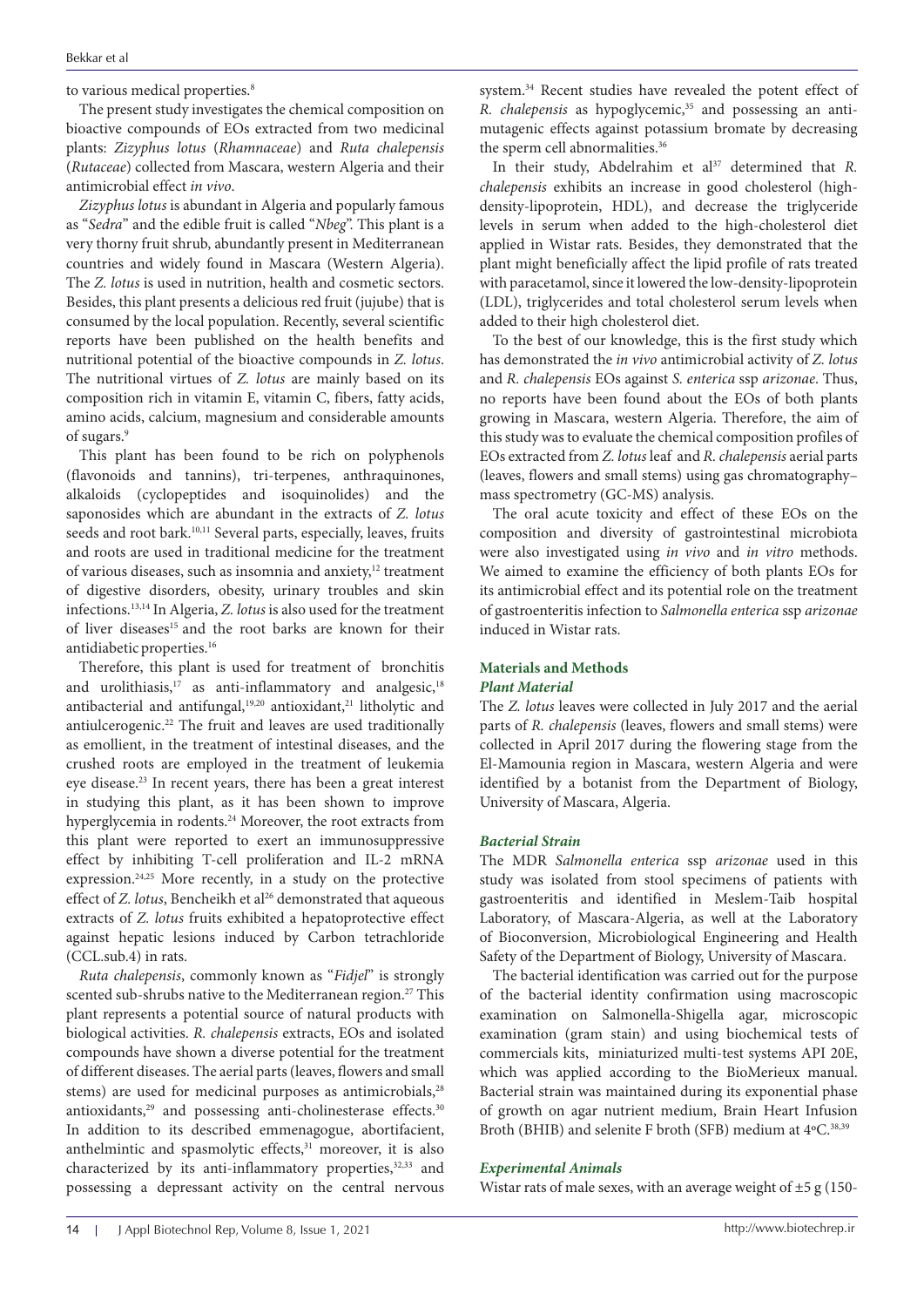200 g body weight b.w., n=5) were used during this study. The animals were supplied by the Animal Care Facility of the Faculty of Life and Nature Sciences, University of Mascara, Algeria. They were randomly assigned to different groups. Three groups of five animals each were used for the oral acute toxicity study: control group n°1, group n°2 of animals treated with ZLEO, and group n°3 of animals treated with RCEO. The same group organization was used to study the influence of EOs on the gastrointestinal flora. While, for the antisalmonellosis effect elucidation, five groups of five animals each were used: Negative Control Group (NCG) n°1, Positive Control Group (PCG) n°2, group n°3 of animals infected and treated with ZLEO (ITG $_{\rm ZLEO}$ ), group n°4 of animals infected and treated with RCEO (ITG<sub>RCEO</sub>), group n°5 of animals infected and treated with the antibiotic: neomycin  $(ITG<sub>ATB</sub>)$ . All these groups were kept under standard environmental conditions (at 25±2°C, 12/12 h light/dark cycle). They were provided with standard rodent pellets diet and had free access to water *ad libitum*. Before testing, the animals were fasted for 13h with access to water and all experimental procedures were performed in accordance with the ethical guidelines of the Organization for Economic Cooperation and Development  $(OECD).<sup>40</sup>$ 

# *Essential Oil Isolation*

The extraction of EOs from *Z. lotus* leaves and the aerial parts (leaves, flowers and small stems) of *R. chalepensis* was carried out using the steam distillation process. Briefly, each 45 g of the plant were subjected to steam distillation in distilled water for 3 hours according to the current European Pharmacopoeia.<sup>41</sup> The obtained EOs were collected, dried over anhydrous sodium sulfate and stored at +4°C in brown sealed glass vials until used. The extraction of these EOs was done in three replications for each plant and the extraction yield (w/w) was expressed as the weight of EO volume on the weight of the plant used.

# *Essential Oil Analysis*

The separation, identification and quantification of the various bioactive volatile compounds containing in the EO samples of both plants was carried out on a Shimadzu gas chromatograph (GC), Agilent GC Model 7890B equipped with HP 5977A Mass spectrometer. Analytical conditions: Agilent 122-7062 DB-WAXN capillary column (60m\_250 micrometer, 0.25-micrometer film thickness), helium as a carrier gas with a linear velocity in column of 19 cm/s and 37.862 psi of pressure. The carrier gas split flow was about 250 mL/min, split ratio: 100:1 and septum purge flow: 3 mL/ min. The oven temperature program was between 70 and 260°C with an equilibration time of 1 minute and was then maintained at 250°C. The injection in the split mode of 2  $\mu$ L of the substance to be analyzed was carried out using a microsyringe with a size of 10 µL. The components were identified by comparing their relative retention times and mass spectra with the data from the library of EO constituents, Wiley, Mass-Finder and Adams GC/MS libraries. The percentage composition determination was based on peak area normalization without using correction factors.

# *Oral Acute Toxicity Study*

The oral acute toxicity of *Z. lotus* and *R. chalepensis* EOs was performed according to the OCDE guidelines.<sup>40</sup> The test was performed on 15 male rats: *Rattus norveagicus* divided into three groups (control and test groups) of five animals each: control group n°1, group n°2 of animals treated with ZLEO, group n°3 of animals treated with RCEO. These animals were fasted 13 hours before the experiment, then weighed and treated with EO samples by esophageal gavage: oral administration. Animals in the control group received 10 mL/ kg b.w. of sterile physiological water 9% (NaCl), and those of the test groups were given a single unique-dose (5000 mg/kg b.w.) of each *Z. lotus* and *R. chalepensis* EOs on the first day of the experiment.

Upon treatment, these animals were fasted for additional 3 hours. During the experiment, animals were weighted and symptoms of toxicity including mobility, aggression, sensitivity to pain and noise, tail state, stool and urine condition and color, brittleness, anxiety state, weight loss, sweating, painful palpation, vomiting, fever and diarrhea were noted. Furthermore, death was monitored 14 days following treatment. Animals were then anesthetized nasally with chloroform, sacrificed and organs (liver, kidneys, heart, lung and spleen) were removed, and their relative weights were determined.

*Essential Oil Influence on Gastrointestinal Tract Microbiota Isolation and Enumeration on Selective Agar Medium Method* In this experiment, 15 rats were used and they were fasted 13 hours before the study. The animals were divided into three groups (control and 2 test groups) as mentioned previously. The control group received by oral gavage, 10 mL/kg b.w. of 9% NaCl and the test groups received a single unique-dose (5000 mg/kg) of *Z. lotus* and *R. chalepensis* EOs, respectively. After a single oral administration, the treated and untreated rats were fasted and after 18 hours, they were anesthetized for further dissecting under aseptic conditions to remove the digestive tracts.

Determination of CFU (colony forming unit) counts: Isolation and enumeration on selective agar medium was applied for quantitative CFU counts determination of respective groups of intestinal bacteria in 1 g of substrate. Nutrient and selective agar medium in Petri dishes were inoculated with 100 µL of the ileum and colon solution samples, previously prepared (1 g of the organ in 9 mL of 9% NaCl) for each animal group (control and test groups). The homogenized samples of the ileum and colon were prepared in advance by sequential diluting based on decimal dilution system application (from  $10^{-1}$  to  $10^{-5}$ ). Total aerobic mesophilic flora (TAMF) was counted on Plate Count Agar (PCA), total anaerobic flora (TANF) on Columbia Agar, *Enterobacteriaceae* on Hektoen Agar and Methylene Blue Eosin Agar (EMB), *Staphylococcaceae* on Chapman Agar and *Streptococcaceae* on Bil Eosin Agar (BEA). The bacterial colonies counts were performed after incubation at 37°C for 18-24 hours with the presence of  $CO<sub>2</sub>$  for strict anaerobic germs. *Lactobacillus* sp were counted on Man Rogosa Sharpe Agar (MRS) and incubated at 37°C for 48-72 hours. The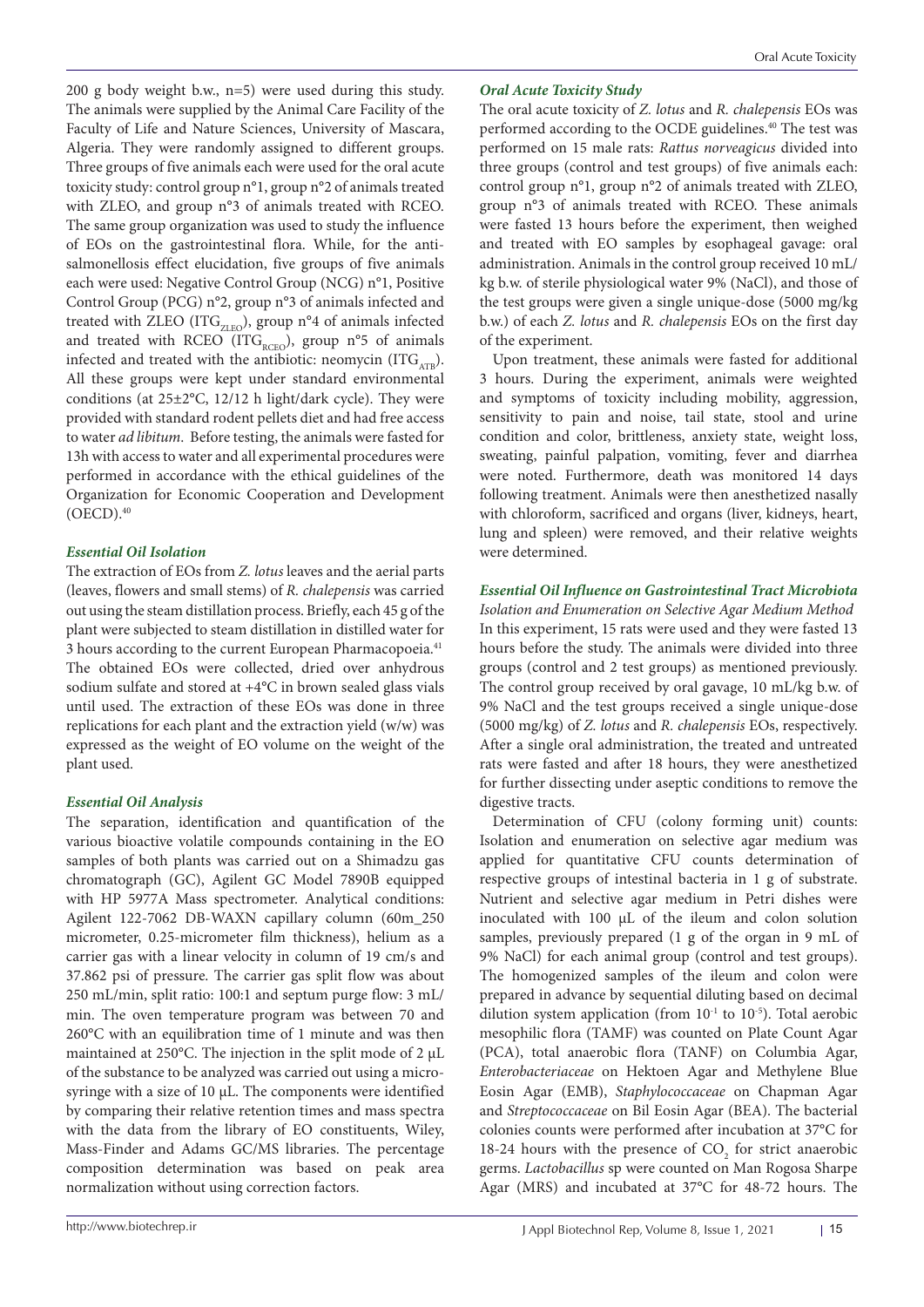enumeration of viable bacteria in each sample was made on the Petri dishes, presenting between 30 and 300 colonies, and expressed in Log CFU/g of sample according to the following formula42:

Log  $CFU/g =$  Number of colonies / (dilution x inoculated volume)

The identification of the different bacterial colonies which had appeared in each selective medium was confirmed by macroscopic and microscopic (Gram stain) examinations.<sup>43</sup> This analysis was carried out with the aim of evaluating the influence of ZLEO and RCEO on the composition and diversity of the intestinal flora, as well as on the implantation of probiotic bacteria at the level of intestinal mucosa, in comparison with the control group of animals which had not received any treatment.

#### *In Vivo Anti-salmonellosis Effect*

For the evaluation of the EOs ability of both plants to treat gastroenteritis induced by *S. enterica* ssp *arizonae* in Wistar rats, 25 male animals weighted 200 kg ±5 g b.w. were used. The animals were divided into five groups of five rats each. The control group, which consisted of the NCG, received 10 mL/kg of normal saline water, while the PCG was given 2 mL of *S. enterica* ssp *arizonae* suspension prepared previously in BHIB broth, and of  $4 \times 10^6$  CFU/mL concentrations in exponential phase.

Groups 3, 4 and 5 were firstly administered 10 mL/kg of *S. enterica* ssp *arizonae* (4 × 106 log CFU/mL) induced diarrhea. Then, after three days (optimal period for developing symptoms of the disease), animals in groups 3 and 4 were daily treated with oral administration of a single dose (400 mg/kg) of ZLEO and RCEO respectively for 7 days, while, animals in group 5 were administered 200 mg/kg of neomycin as standard antibiotic treatment.

Clinical signs observed in animals of all test groups were noticed and the body weight was recorded. At the end of experiments, all rats were deprived of food for 13 hours and they were anesthetized and sacrificed to complete the study. Blood samples taken from the abdominal aorta of each animal were collected in tubes containing an EDTA-type anticoagulant and were used for further analysis.

### *Detection of Salmonella enterica ssp arizonae in Faecal Flora*

The objective of the experiment was to detect *S. enterica* ssp *arizonae* strain in the faecal flora of the treated and untreated animals. The stool samples taken in aseptic conditions from animals of each group (control and test groups) were immediately transported to the Laboratory of Bioconversion, Microbiological Engineering and Health Safety of Mascara University for bacteriological analysis.

Determination of CFU counts: Stool specimens (1 g wet weight samples in 9 mL of NaCl 9%) and decimal dilutions were prepared to achieve the 10-4 dilution. *S. enterica* ssp *arizonae* was counted on Salmonella-Shigella agar medium after inoculation of 100 µL stool solution in each Petri dish and was incubated at 37°C for 24 hours. Enumeration of the infectious germ expressed in Log CFU/g was made on

colorless colonies and identification was carried out using biochemical tests of API systems: API 20E.

#### *Hematological Analysis*

Hematological parameters comprising white blood cells (WC), red blood cells (RC), Granulocytes (GRA), hematocrit (Ht), platelets (PLT), hemoglobin (Hb), Mid-range percent (MID) including basophils, eosinophils and monocytes, lymphocytes (LYM), mean corpuscular hemoglobin (TMCH), Mean Corpuscular Hemoglobin Concentration **(**MCHC) and mean corpuscular volume (MCV) were analyzed using DIATRON automaton hematology (Abacus 380).

#### *Biochemical Parameters*

Biochemical parameters including alanine aminotransferse (ALT), aspartate aminotransferase (AST), alkaline phosphatase (ALP) and erythrocyte sedimentation rate (ESR) were analyzed in the serum as inflammation and infection markers. These analyses were performed using commercial kits (Hospitex Diagnostics std, Germany).

#### *Statistical Analysis*

Replicates were prepared for all experiments. The results were given as means and their standard deviations (means ± SD). The means were compared by using the one-way and multivariate analysis of variance (ANOVA). The differences between individual means were deemed to be significant at  $P < 0.05$ .

#### **Results and Discussion**

#### *Yield and Essential Oils Composition (GC-MS)*

The relative amount (w/w%) of EOs from the two selected medicinal plants is presented in [Table 1.](#page-3-0)

*Zizyphus lotus* EO was pale yellow, characterized by a liquid aspect and an aromatic odor, close to that of the plant, while RCEO was yellowish with a strong odor and an oily liquid aspect. Statistical analysis showed no significant differences between the yields of the EOs of both plants, while the highest amount was obtained for RCEO (4.99±0.86%) compared to ZLEO (4.16±0.036%).

The EO yields obtained in the present study were comparable to what has been reported by Benammara et al<sup>44</sup> who found that *R. chalepensis* EO has lower yields. They showed that *R. chalepensis* collected from Remchi (Tlemcen) and Naama in western Algeria gave a yield of 1.17 and 0.19%, respectively, while, a highest yield (7.23%) was obtained by Boumediene<sup>45</sup> using *R. chalepensis* collected from Sidi-Bel Abbes in western Algeria.

According to Dob et al<sup>46</sup> the EO yield of the aerial parts of *R. chalepensis* is 0.27%, which is not in agreement with the

<span id="page-3-0"></span>**Table 1**. Yield Extraction of *Zizyphus lotus* and *Ruta chalepensis* EOs (w/w%)

| <b>Samples Code</b> | <b>Part Used</b>                                 | Yield $(\% )$    |
|---------------------|--------------------------------------------------|------------------|
| 7IFO                | Leaves                                           | $4.16 \pm 0.036$ |
| <b>RCEO</b>         | Aerial parts: leaves,<br>flowers and small stems | $4.99 \pm 0.86$  |
|                     |                                                  |                  |

Values are given as means  $\pm$  SD (n=3).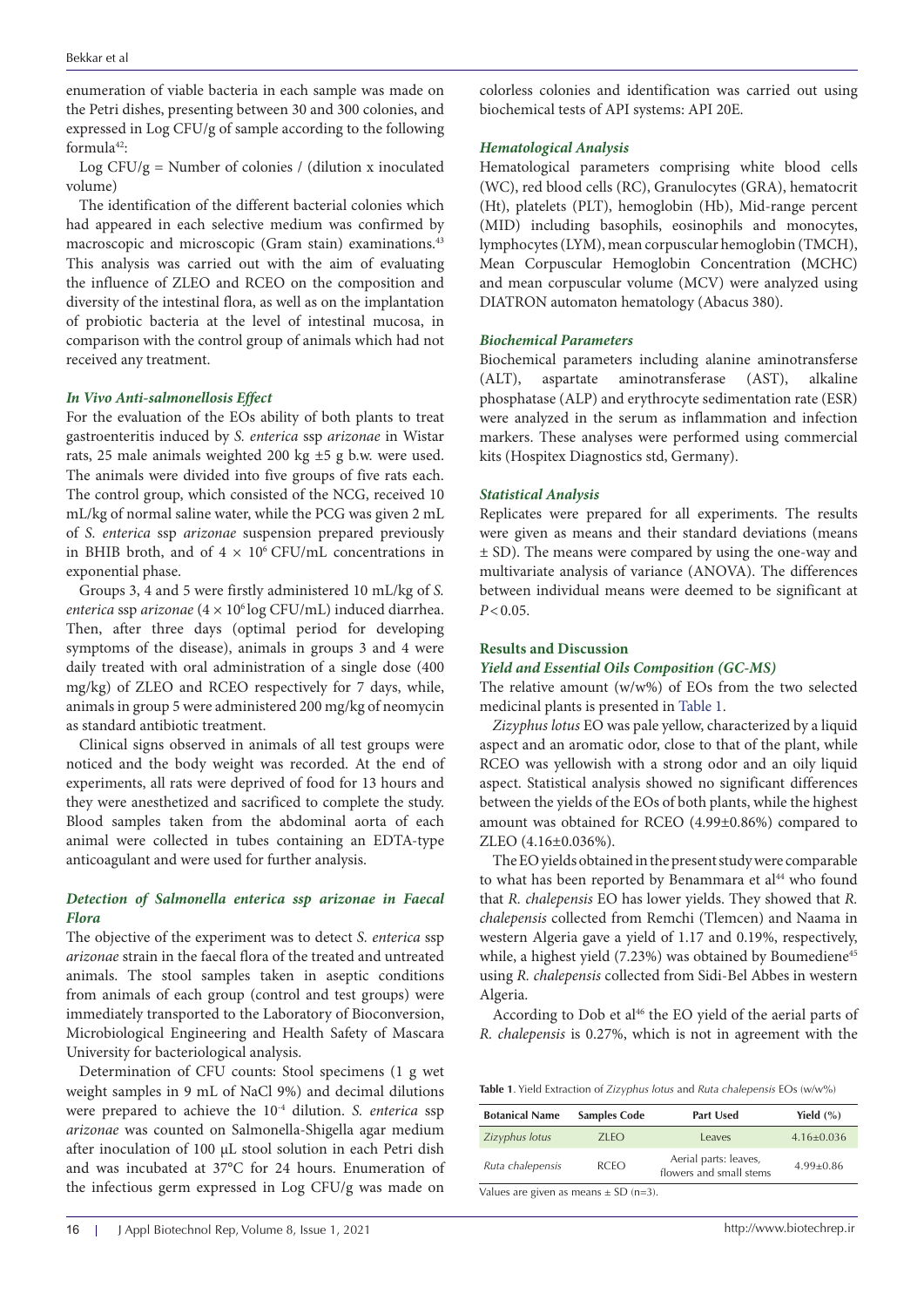results of the present study.

The yield of RCEO obtained during this study was more interesting and higher than those reported by various studies. Thus, high yields of ZLEO were recorded during this study for the first time. This indicates that plants harvested from Mascara-western Algeria contain higher levels of EOs. In addition, the harvest region has a greater influence on the yield of the EOs of plants.

The chemical composition of *Z. lotus* and *R. chalepensis* EOs was determined by GC-MS analysis. Results are shown in [Table](#page-4-0) and [Table 3.](#page-4-1) A total of 33 components were identified for *Z. lotus* and 58 components for *R. chalepensis* that comprised 94.65% and 81.82% respectively of the total EO. The chemical profile of ZLEO allowed us to quantify 89.857% of Di-isooctyl phthalate as major compound, followed by linalol at 2.149%. Other minor components were also identified in this plant but

<span id="page-4-0"></span>**Table 2.** Chemical Composition of *Zizyphus lotus* Leaf EO (ZLEO) Collected From Mascara in Western Algeria

| Number | Compounds                         | <b>Retention Time</b> | Percent |
|--------|-----------------------------------|-----------------------|---------|
| 01     | a-Pinene                          | 4.833                 | 0.007   |
| 02     | N-butyl acetate                   | 5.556                 | 0.015   |
| 03     | Sabinene                          | 8.16                  | 0.029   |
| 04     | a-Terpinene                       | 8.857                 | 0.012   |
| 05     | D-Limonen                         | 9.567                 | 0.03    |
| 06     | Eucalyptol-1.8 cineole            | 10.047                | 0.03    |
| 07     | <i>x</i> -Terpinene               | 11.292                | 0.166   |
| 08     | P-cymene                          | 12.148                | 0.351   |
| 09     | Methyl heptenone                  | 14.493                | 0.099   |
| 10     | 2-Nonanone                        | 16.294                | 0.077   |
| 11     | 1,1'-Bicyclohexyl CAS no: 92-51-3 | 17.639                | 0.038   |
| 12     | 1 Octen 3 ol                      | 18.178                | 0.035   |
| 13     | Trans sabinen hydrate             | 18.708                | 0.017   |
| 14     | Aldehyde C 10-decanal             | 19.12                 | 0.015   |
| 15     | 2-Decanone CAS no: 693-54-9       | 19.509                | 0.009   |
| 16     | Camphor crystal syn               | 20.172                | 0.036   |
| 17     | 2-Nonanol CASno: 628-99-9         | 20.252                | 0.053   |
| 18     | Linalol                           | 20.98                 | 2.149   |
| 19     | Linalyl acetate                   | 21.267                | 0.147   |
| 20     | 2-Undecanone CAS#: 112-12-9       | 22.532                | 0.204   |
| 21     | Caryophylene                      | 22.61                 | 0.268   |
| 22     | Safranal                          | 23.851                | 0.039   |
| 23     | a-Terpineol                       | 25.395                | 0.038   |
| 24     | D-germacrene                      | 25.892                | 0.011   |
| 25     | 2-Undecanol                       | 26.092                | 0.061   |
| 26     | Carvone- spearmint oil            | 26.501                | 0.028   |
| 27     | Profarnesal                       | 30.154                | 0.098   |
| 28     | β-lonone                          | 32.812                | 0.035   |
| 29     | Methyl Eugenol+97 ION             | 34.878                | 0.136   |
| 30     | Thymol                            | 40.812                | 0.559   |
| 31     | Diisooctyl phthalate              | 56.894                | 89.857  |
|        | Total components                  |                       | 94.65   |

<span id="page-4-1"></span>**Table 3.** Chemical Composition of *Ruta chalepensis* EO (RCEO) Collected From Mascara in Western Algeria

|    | Number Compounds                        | <b>Retention</b><br><b>Time</b> | <b>Percent</b> |
|----|-----------------------------------------|---------------------------------|----------------|
| 01 | a-Pinene                                | 4.837                           | 0.025          |
| 02 | Isopropyl-2-methyl butyrate             | 5.215                           | 0.046          |
| 03 | N-Butyl acetate                         | 5.568                           | 0.028          |
| 04 | $\beta$ -Pinene                         | 6.611                           | 0.023          |
| 05 | Sabinene                                | 6.915                           | 0.02           |
| 06 | D-limonen                               | 9.581                           | 0.44           |
| 07 | Eucalyptol-1.8 cineole                  | 10.066                          | 0.255          |
| 08 | Trans-2-Hexenal                         | 10.174                          | 0.072          |
| 09 | <i>x</i> -Terpinene                     | 11.301                          | 0.042          |
| 10 | Methyl hexyl ketone                     | 12.711                          | 0.046          |
| 11 | Methyl heptenone                        | 14.51                           | 0.021          |
| 12 | 2-Propanol, 1-butoxy- CAS no: 5131-66-8 | 14.728                          | 0.175          |
| 13 | 2-Octanol, acetate CAS no: 2051-50-5    | 15.471                          | 0.283          |
| 14 | 2-Nonanone CAS no: 821-55-6             | 16.403                          | 13.404         |
| 15 | Aldehyde C9- Nonanal                    | 16.472                          | 0.041          |
| 16 | 1,1'-Bicyclohexyl CAS no: 92-51-3       | 17.659                          | 0.348          |
| 17 | Methyl octyl ketone                     | 18.475                          | 0.056          |
| 18 | 2-Nonanol, acetate CAS no: 14936-66-4   | 18.669                          | 10.094         |
| 19 | Octyl acetate                           | 19.009                          | 0.034          |
| 20 | 2-Decanone CAS no: 693-54-9             | 19.534                          | 1.178          |
| 21 | Benzaldehyde                            | 20.135                          | 0.049          |
| 22 | Camphor crystal syn                     | 20.196                          | 0.116          |
| 23 | 2-Nonanol CAS no: 628-99-9              | 20.291                          | 3.265          |
| 24 | Linalol                                 | 20.985                          | 0.034          |
| 25 | 2 Undecanone Methyl nonyl ketone        | 21.16                           | 0.127          |
| 26 | Octanol--Alcohol C 8                    | 21.325                          | 0.066          |
| 27 | Nonyl acetate                           | 21.945                          | 0.063          |
| 28 | Isobornyl acetate                       | 22.086                          | 0.043          |
| 29 | 2-Undecanone CAS no: 112-12-9           | 22.696                          | 26.528         |
| 30 | Safranal                                | 23.876                          | 0.036          |
| 31 | Pinocarveol                             | 24.193                          | 0.031          |
| 32 | Alcohol C9                              | 24.313                          | 0.067          |
| 33 | 2-Undecanol, acetate CAS no: 14936-67-5 | 24.445                          | 4.851          |
| 34 | 2-Dodecanone CAS no: 6175-49-1          | 24.634                          | 0.778          |
| 35 | Neral-Citral                            | 25.087                          | 0.044          |
| 36 | a-Terpineol                             | 25.411                          | 0.567          |
| 37 | 2-Dodecanone                            | 25.664                          | 0.548          |
| 38 | 2-Undecanol CAS no: 1653-30-1           | 26.127                          | 2.966          |
| 39 | Carvone- spearmint oil                  | 26.524                          | 0.025          |
| 40 | Methyl salicylate                       | 27.608                          | 0.041          |
| 41 | 2-Tridecanone CAS no: 593-08-8          | 28.86                           | 1.077          |
| 42 | P-cymene 8 ol                           | 29.84                           | 0.046          |
| 43 | Anethole                                | 30.431                          | 0.028          |
| 44 | $\beta$ -lonone                         | 32.821                          | 0.14           |
| 45 | Methyl eugenol                          | 34.877                          | 0.072          |
| 46 | Dimethyl antranilate                    | 36.708                          | 0.069          |
| 47 | Elemol                                  | 37.158                          | 0.498          |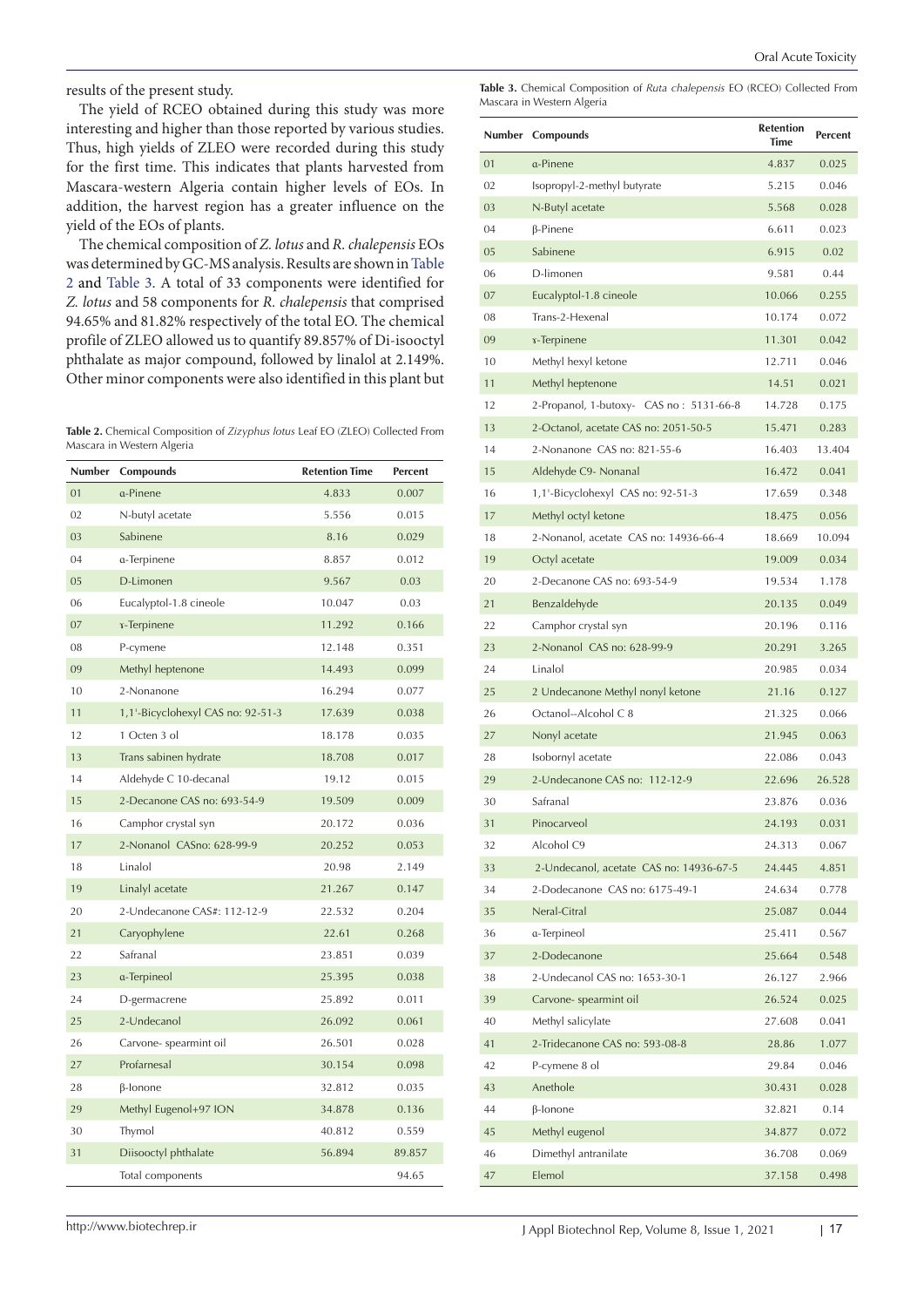Bekkar et al

**Table 3.** Continus.

| 48 | x-Decalactone                            | 38.932 | 0.196 |
|----|------------------------------------------|--------|-------|
| 49 | $x$ -Eudesmol                            | 39.855 | 0.117 |
| 50 | P-vinylguaiacol                          | 40.236 | 0.332 |
| 51 | Elemicine +alpha eudesmol                | 41.254 | 0.156 |
| 52 | Methyl antranilate                       | 41.374 | 0.017 |
| 53 | β-Eudesmol                               | 41.495 | 0.168 |
| 54 | Indole                                   | 45.382 | 0.019 |
| 55 | Dulcinyl                                 | 46.762 | 1.756 |
| 56 | Ethyl piperonylacetate CAS no: 7116-48-5 | 46.847 | 0.349 |
| 57 | Dodecanoic acid                          | 47.178 | 0.18  |
| 58 | Phytol                                   | 48.01  | 0.496 |
| 59 | Chalepensin                              | 61.193 | 9.364 |
|    | Total components                         |        | 81.82 |

at low percentages, taken as example thymol (0.559%), methyl eugenol+97 ION (0.136%), p-cymene (0.351%), ɤ-terpinene (0.166%), linalyl acetate (0.147%), 2-undecanone (0.204%) and caryophyllene (0.268%). In addition, results indicated the most richness of *Z. lotus* EO on terpenes and phthalate esters ([Table 2\)](#page-4-0). The dominance in Di-isooctyl phthalate enabled us to classify this EO as Di-isooctyl phthalate chemotype. To the best of our knowledge, this is the first report on the EO composition of *Zizyphus lotus* leaves collected from Mascara, Western Algeria*.*

Other studies on the same plant genus *Zizyphus* collected in Iran reported the presence of ɑ-pinene, D-limonen, P-cymene, caryophylene and ɑ-terpineol in the Eos of leaves, in addition to geranyl acetone (14%), hexadecanoate (10%), ethyl octadecanoate (9.9%), hexadecanol (9.7%) and ethyl octadecanoate (8%) as major components.47 A study by Ourzeddine et al<sup>48</sup> on the chemical composition and antioxidant activity of EO extracted from *Z. lotus* fruit, harvested from Ouled Fadhel (region of Batna eastern Algeria), showed that ethyl hexadecanoate (12%), decanoic acid (11%), ethyl dodecanoate (9.4%), ethyl hexadec-9-enoate (7.9%), dodecanoic acid (6.5%), ethyl tetradecanoate (6.1%), tetradecanoic acid (5%), ethyl decanoate (4.8%), octanoic acid (3.1%), ethyl undecanoate (2.8%), nonanoic acid (2.4%) and undecanoic acid (2.1%) are the predominant components in the EO sample.

The GC-MS analysis of *R. chalepensis* EO allowed us to determine another chemical profile, different to the one obtained with *Z. lotus* leaf EO. The EO of *R. chalepensis* harvested at Mascara-El-Mamounia region in western Algeria has a very interesting chemical polymorphism [\(Table 3\)](#page-4-1).

The 2-Undecanone was the major compound identified in this plant at 26.528% with abundance of 2-nonanone (13.404%), followed by 2-nonanol acetate (10.094%), chalepensin (9.364%), 2-undecanol acetate (4.851%), 2-nonanol (3.265%), 2-undecanol (2.966%), 2-tridecanon (1.077%), 2-decanone (1.178%) and dulcinyl (1.756%) ([Table](#page-4-1) [3](#page-4-1)).

Other minor components were also detected and quantified in *R. chalepensis* EO such as 2-dodecanone CAS no: 6175- 49-1 (0.778%), ɑ-terpineol (0.567%), elemol (0.489%),

According to these results, this plant can be classified as 2-undecanone chemotype, which is in agreement with previous studies.<sup>51,52</sup> Thus, Rustaiyan et al<sup>53</sup> showed that the EO of *R. chalepensis* collected from Iran is dominated by 2-undecanone (52.5%). While, Abdellaoui et al<sup>54</sup> reported that the main components of *R. chalepensis* EO were 2-octanol acetate (30.98%), 2-undecanone (25.94%), 2-nonanone (16.28%) and 5-dodecanone acetate (9.35%), followed by others components with lower percentages, which were 2-nonanol (2.54%) and 2-decanone (2.42%).

Mejri et al<sup>55</sup> reported the identification of four compounds representing 89.52% of the oil, which were 2-undecanone as the major compound, 2-decanone, 2-dodecanone and 2-tridecanone. Other studies indicated the richness of *R.*  chalepensis in 2-undecanone, 2-nonanol and 2-dodecanone that were qualified as the major constituents of the EO.<sup>56</sup> The  $\overline{P}$ content and nature of the predominant compounds in EOs vary considerably depending on the origin of the medicinal plant.

#### *Acute Toxicity*

The current investigation supports the safety profile of *Z*. *lotus* and *R. chalepensis* EOs, in order to use these natural drugs for treatment of acute diseases. Results of body gain evaluation and organs weight are mentioned in [Figure 1](#page-5-0) and [Table 4](#page-6-0). From daily observations, all the animals were in good health. The animal groups treated with EOs of *Z. lotus* and *R. chalepensis* (GTZLEO and GTRCEO respectively) showed no negative clinical signs and behavior changes. No toxicity

<span id="page-5-0"></span>

**Figure 1.** Body Weight Evolution (g) During the 14 Days After the **Administration of Single Unique-Dose** (5000 mg/kg) of *Zizyphus lotus* and *Ruta chalepensis* EOs (*P*<0.05). Each value represents the average between five animals per group. D: day, CG: Control Group, GTZLEO: Group Treated with *Z. lotus* EO, GTRCEO: Group Treated with *R. chalepensis* EO.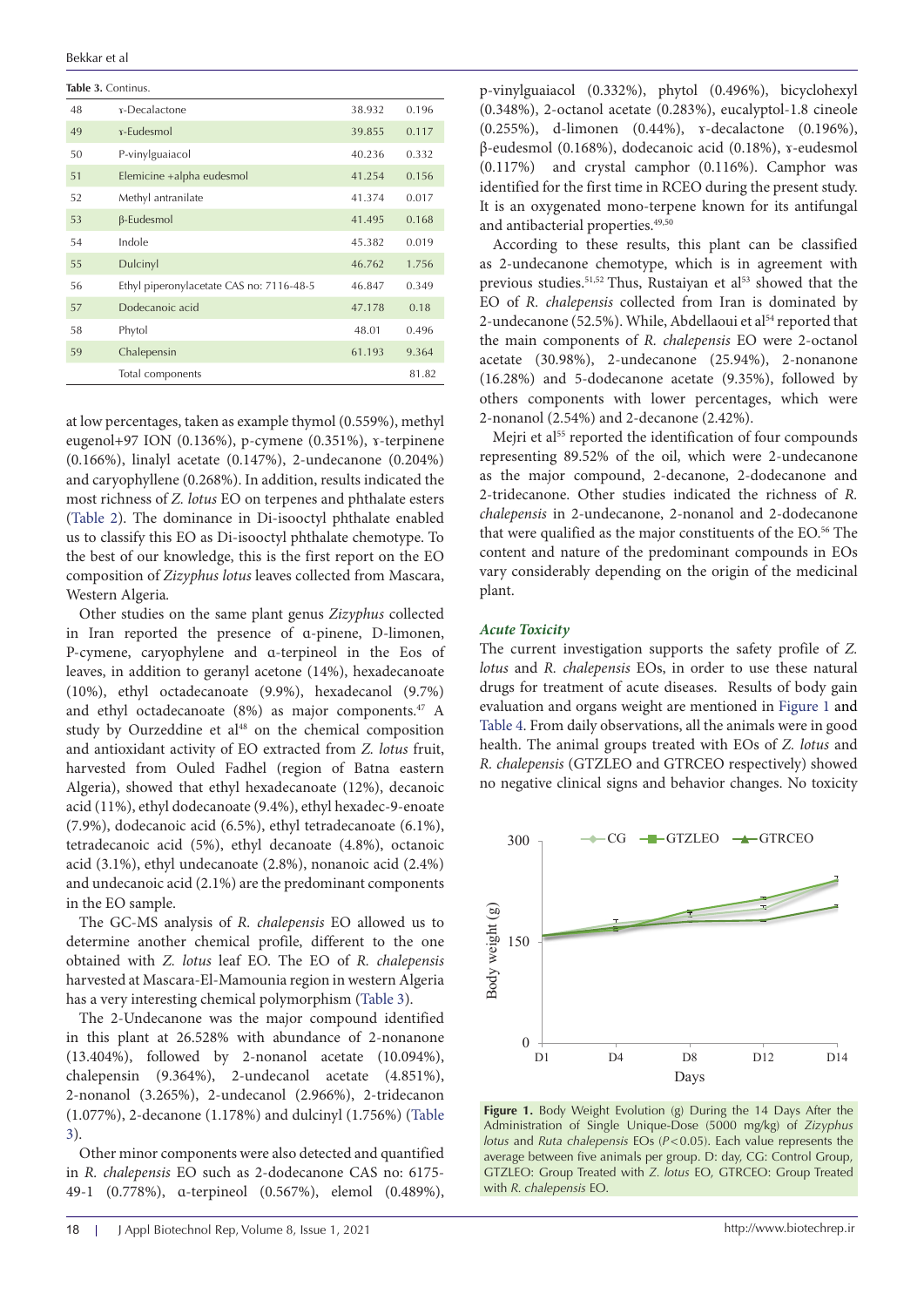<span id="page-6-0"></span>

| <b>Table 4.</b> Organs Weight Changes (g) ( $n = 5$ , $P < 0.05$ ) |                   |                  |                   |                   |                             |  |
|--------------------------------------------------------------------|-------------------|------------------|-------------------|-------------------|-----------------------------|--|
| <b>Animal Groups</b>                                               | Liver             | Kidneys          | Heart             | Lung              | Spleen                      |  |
| CG.                                                                | $10.011 + 0.001$  | $1.6852 + 0.002$ | $0.887 + 0.02$    | $1.3678 + 0.001$  | $0.6396 \pm 0.001^*$        |  |
| <b>GTZLEO</b>                                                      | $11.75 + 0.03$    | $2.128 + 0.022$  | $0.876 + 0.026$   | $1.202 + 0.05$    | $0.62 + 0.014$ <sup>*</sup> |  |
| <b>GTRCEO</b>                                                      | $9.138 \pm 0.058$ | $.942 \pm 0.063$ | $0.796 \pm 0.009$ | $1.216 \pm 0.019$ | $0.63 + 0.014$ <sup>*</sup> |  |

CG: Control Group, GTZLEO: Group of animals Treated with *Z. lotus* EO, GTRCEO: Group of animals Treated with *R. chalepensis* EO. \* Results are considered as not significant.

signs or deaths in all groups were recorded during the 14 consecutive days of the experiment. There were no changes in their general behavior or other physiological conditions such as locomotion and access to food. However, some side effects were determined during the first 3 hours following the oral administration of 5000 mg/kg of RCEO, including reduced mobility of animals, anxiety and somnolence of animals treated with *R. chalepensis* EO, while no effect was determined in animals treated with *Z. lotus* EO. These effects disappear after 18 hours of treatment. The somnolence and decrease in locomotor activity could reflect the sedative or tranquilizing effect of *R. chalepensis* EO.

Therefore, the EOs of *Z. lotus* leaves and *R. chalepensis* aerial parts were considered non-toxic and the oral  $LD_{50}$  of both plants were greater than 5000 mg/kg. Moreover, the animals did not present considerable variations in the body weights among control (untreated rats) and treated animal groups. As summarized in [Figure 1,](#page-5-0) the body weight of the rats increased relatively during the study. When compared with the control animals group, ZLEO and RCEO treatments induced significant changes (*P*<0.05) in the body weight of Wistar rats. A significant increase ( $P < 0.05$ ) in body weight of animals treated with *Z. lotus* EO was observed after the fourth day of the experiment when compared with control animals group. In addition, the body weight of animals, which had taken the EO of *R. chalepensis* was less than those of the control animals group and the treated animals group with *Z. lotus* EO [\(Figure 1](#page-5-0)).

Similarly, the oral ingestion of *Z. lotus* and *R. chalepensis* EOs caused significant changes (*P*<0.05) in the organs weight (liver, kidneys, heart, lung, and spleen) of the animals ([Table](#page-6-0) [4](#page-6-0)). While, no significant change was recorded in the spleen weight of treated animal groups when compared with the control group (untreated animals).

The results of the present study are in accordance with those of El Hachimi et al<sup>57</sup> who have determined that *Z*. *lotus* is non-toxic orally in a single dose of 5000 mg/kg. In their studies on the toxicity of *Z. lotus*, Bakhtaoui et al<sup>58</sup>, Abdelhafidh et al <sup>59</sup> have documented that the extracts of this plant could be administered at a dose range of 2500 to 5000 mg/kg without any side effects in Wistar rats. Furthermore, Bencheikh et al<sup>26</sup> and Touiti et al<sup>60</sup> determined that the oral administration of *Z. lotus* at a dose limit of 2000 mg/kg body weight do not represent any mortality or behavioral changes of the animals. More recently, Gadiri et al<sup>61</sup> and Kandimalla et  $al<sup>62</sup>$  demonstrated that the oral administration of 2000 mg/kg of *Zizyphus jujuba* extracts do not induce any toxic symptoms or death during the 14 days of the observation period and therefore, this plant was considered to be safe up to the dose

of 2000 mg/kg. In addition, Gelayee et al<sup>63</sup> determined that the oral LD<sub>50</sub> of *R. chalepensis* is higher than 2000 mg/kg. A recent study on the same plant genus demonstrated that the oral LD<sub>50</sub> of *Ruta graveolens* L. (*Rutaceae*) is greater than 4000  $m\sigma/k$ g.<sup>64</sup>

#### *Influence of Essential Oils on the Gastrointestinal Tract Microbiota*

This study examined the influence *in vivo* of EOs on gut microbiota composition. The results of gastrointestinal microbiota analysis in the ileum and colon parts of the intestine, of the treated animals with the EOs of both plants (test groups) and the untreated animals (control group), by conventional culture techniques are shown in [Figure 2](#page-6-1) and Figure 3. According to the obtained results, it can be clearly observed that the different groups of bacteria involved in the intestinal microbiota composition of the control group (untreated rats) were also examined in the intestine of treated animals with the EOs of both plants.

The results reflected the richness of the ileum and colon parts in bacterial communities in the intestine of all animals treated with the EOs of both plants, which had significantly (*P*<0.05) increased by ZLEO and RCEO treatments. Significantly higher counts (*P*<0.05) of strict aerobic (TAMF) and anaerobic (TANMF) bacteria were detected in both parts of the intestine (ileum and colon) of all treated animal groups than in those of the control group (untreated rats) [\(Figure 2](#page-6-1)  and Figure 3). A concentrations of 8.166±0.05 log CFU/g in the ileum and 8.179±0.128 log CFU/g in the colon, on total aerobic mesophilic bacteria, expressed as Log N (Log number of bacterial colonies enumerated in the ileum and colon specimens (log CFU/g) were determined in the intestine of the animals in the control group. While concentrations of

CG GTZLEO GTRCEO

<span id="page-6-1"></span>

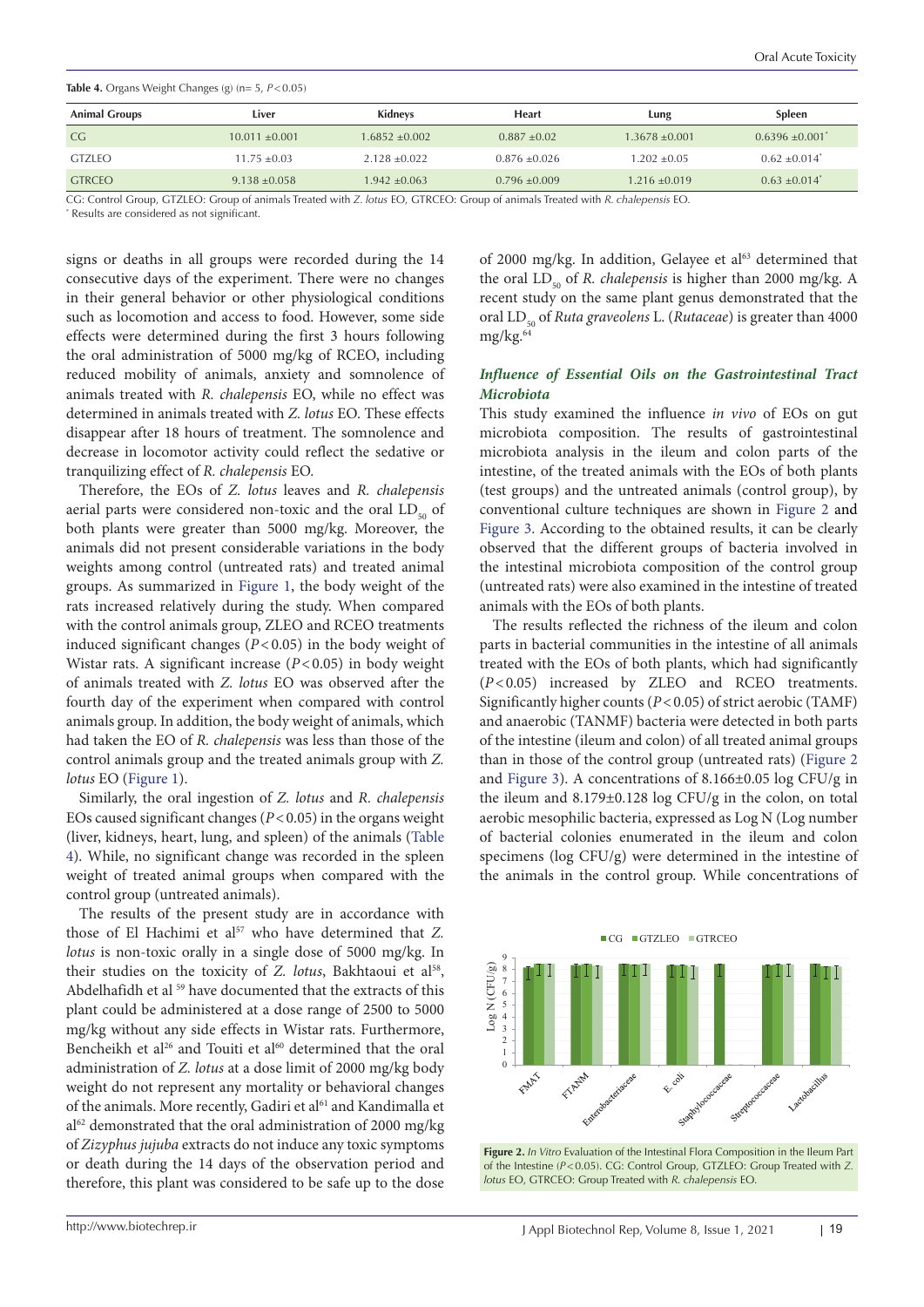

**Figure 3.** In Vitro Evaluation of the Intestinal Flora Composition in the Was Colon Part of the Intestine (*P*<0.05). CG: Control Group, GTZLEO: Group Treated with *Z. lotus* EO, GTRCEO: Group Treated with *R*. *chalepensis* EO. Treated with *R. chalepensis* EO.

 $8.472\pm0.007$  log CFU/g in the ileum and  $8.221\pm0.023$  log CFU/g in the colon were calculated in the intestine of animals treated with RCEO, 8.476  $\pm$ 0.001 log CFU/g in the ileum  $8.26$ and 8.477 log CFU/g in the colon, on total aerobic bacteria  $\frac{1}{10}$  t were determined in the intestine of animals treated with ZLEO. These results indicate that *Z. lotus* and *R. chalepensis* A EOs are able to selectively stimulate the growth of bacteria prel in the intestine which can improve the organism physiology. Whereas, no significant difference was observed between  $Lacc$ groups of animals treated with ZLEO and RCEO, on total of aerobic mesophilic flora counts in ileum part (8.476±0.001 devel log CFU/g and 8.472  $\pm 0.007$  log CFU/g, respectively), as well as between control animals group and GTRCEO on<sup>plar</sup> total anaerobic bacteria counts (8.362±0.107 log CFU/g and Whereas higher concentrations were calculated in the colon microbiota of all animals test group: 8.312±0.024 log CFU/g, respectively).

The genus *Staphylococcus* was detected in the ileum part of the control animals group, which was present in significantly (*P*<0.05) higher levels (8.449±0.003 log CFU/g). Thus, it was not detected in the intestine of treated animals with the EOs of both plants, which explain the great potency of *Z. lotus* and *R. chalepensis* in the inhibition and destruction of the pathogenic *Staphylococcus* cells among the intestinal flora. An abundant presence of *Streptococcus* bacteria at the ileum level of treated animals with the EOs of both plants was recorded with higher amounts (8.425±0.013 and 8.412±0.012 log CFU/g in the intestine of animals treated with ZLEO and RCEO, respectively) than in control animals group (8.365±0.05 log CFU/g) [\(Figure 2](#page-6-1)).

The presence of *Enterobacteriaceae* was extremely abundant in the colon intestinal microbiota of treated rats with EOs compared with control animals group (Figure 3). Higher concentrations of 8.413±0.03 and 8.393±0.49 log CFU/g in *E. coli* counts were determined in the colon flora of treated animals by ZLEO and RCEO respectively, while a concentration of 8.363±0.09 log CFU/g was calculated in the colon microbiota of animals in the control group. A significant difference (*P*<0.05) in the composition on total aerobic mesophilic bacteria, total anaerobic flora, *Streptococcus* and *Lactobacillus* in the colon part were registered, while no significant difference was determined between the treated and untreated animal groups as regards to the composition

on *Enterobacteriaceae* and *E. coli* species.

The appearance of characteristic colonies of *Lactobacillus* in MRS agar for the different parts of the intestine of the treated animals with *Z. lotus* and *R. chalepensis* EOs indicated that this bacterial genus is tolerant and has a great ability for growth in the presence of antimicrobial agents. However, a significant decrease on the number of these bacterial cells was observed in both the intestine parts of treated animals compared to the control group (8.466±0.008 and 8.473±0.007 log CFU/g concentrations in the ileum and colon parts respectively of untreated animals group). Although, no significant difference was noticed when comparing both test groups (Figure 3). Concentrations of  $8.247 \pm 0.013$  and  $8.240 \pm 0.05$  log CFU/g on *Lactobacillus* cells were enumerated in the ileum part of the intestine of animals treated with ZLEO and RCEO respectively [\(Figure 2\)](#page-6-1). Whereas higher concentrations were calculated in the colon microbiota of all animals test group: 8.261 ±0.003 and 8.258 ±0.14 log CFU/g of *Lactobacillus* cells in the intestine of animals treated with ZLEO and RCEO respectively (Figure 3).

According to our results, these EOs can be considered as prebiotic products for probiotic bacteria development, such as *Enterobacteriaceae* (*Escherichia coli*), *Streptococcus* sp and *Lactobacillus* that exhibit an important role in the inhibition of pathogenic microorganisms and the immune system developments. It can well be determined that the EOs of these plants can be used as stimulators of probiotic bacterial growth and in the treatment of gastric pathologies without inducing any negative influence on the composition and diversity of gastrointestinal tract microbiota, thus consumption of commercial probiotic coupled with these natural drugs can be performed. While, our goal was to find and search for natural and effective alternative drugs that can be used in the treatment of microbial infections, without having any influence on the intestinal microbiota composition, and especially on probiotic bacteria.

Limited studies on the influence of plant bioactive compounds on the composition of intestinal flora have been reported. In a study by Yamakoshi et al<sup>65</sup> they demonstrated that when administering the grapes seeds extracts, the number of *Bifidobacterium* increased when at the same time, the colony of *Enterobacteriaceae* decreased.

In addition, Tzounis et  $al<sup>66</sup>$  have evaluated the influence of flavonols derived from cocoa on the composition of the intestinal microbiota and they have determined a statistically significant growth of *Bifidobacterium* and *Lactobacillus*.

Wiciński et al<sup>67</sup> have approved that the administration of bioactive compounds extracted from medicinal plants exerted an influence on gastrointestinal microbiota, by increasing the level of probiotic bacteria of the genus *Bifidobacterium* and *Lactobacillus*, and decreasing the level of pathogenic microorganisms such as *Clostridium sp*. Therefore, the results of the present study confirmed the possibility of applying the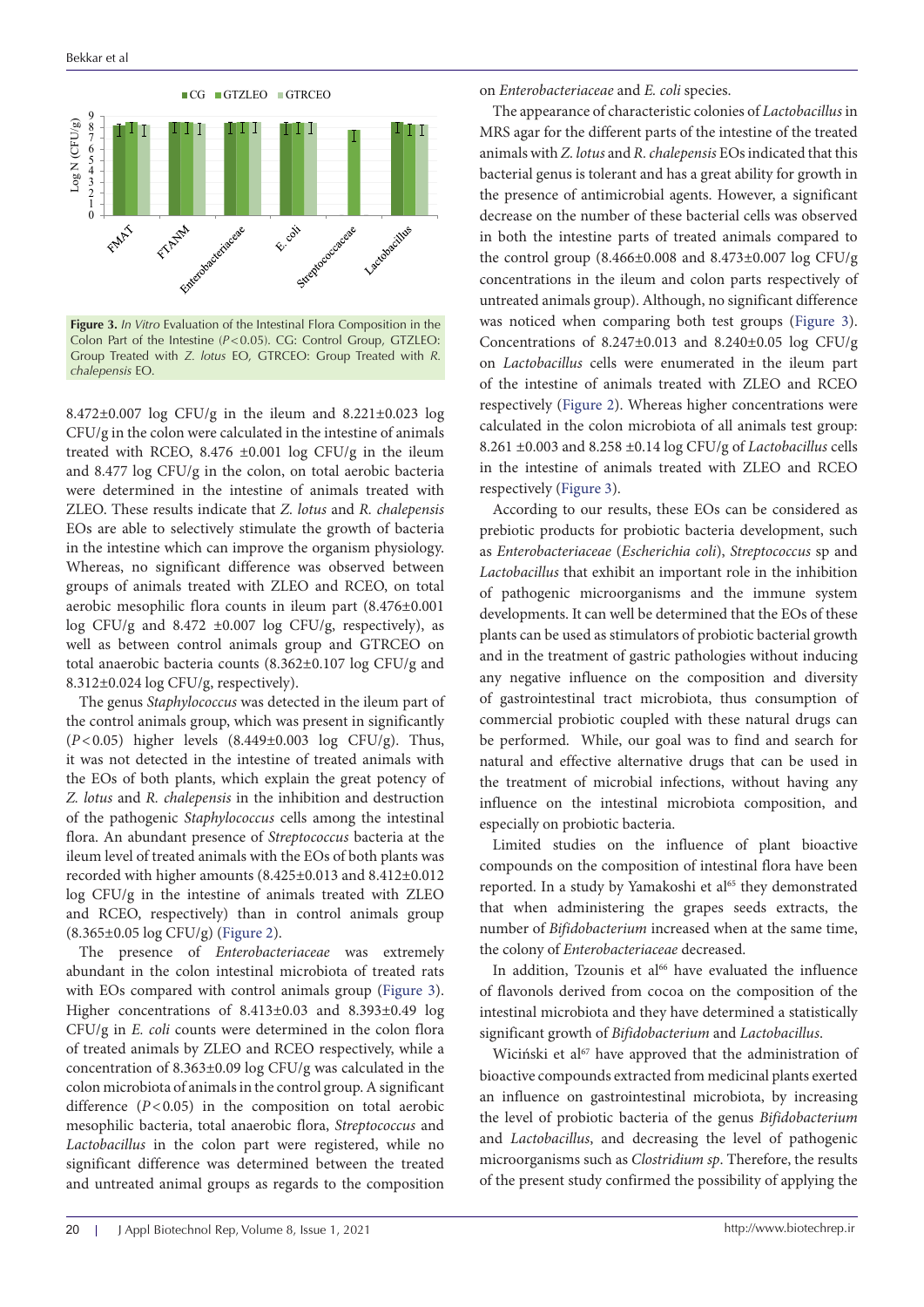EOs of plants as potential prebiotic compounds.

## *In Vivo Anti-salmonellosis Effect against Salmonella enterica ssp arizonae*

#### *Disease Clinical Signs Determination and Body Weight Evolution*

The present study aimed to valorize the medicinal value of *Zizyphus lotus and Ruta chalepensis* in the treatment of intestinal infection induced by pathogenic MDR bacteria. This infection is a real public health problem in developing countries. The chemical drugs used in the treatment of this disease are less efficient on these bacteria. For the assessment of the antimicrobial effect against *S. enterica* ssp *arizonae*, clinical signs and body weight evolution were determined.

After the induction of the gastroenteritis infection to *S. enterica* ssp *arizonae* and an incubation period of three days, the untreated animals of the PCG developed mild to severe diarrhea, characterized by the presence of liquid and bloody stools with mucus. The color of the stool samples in the infected untreated animals group was blackish tarry, and for other animals was dark green with a disagreeable odor.

Reduced mobility was observed in most animals before treatment with loss of appetite and weight. A painful sensation during defecation and colon inflammation were also observed. No mortality was recorded for both animal groups treated with *Z. lotus* and *R. chalepensis* EOs, however, a mortality of 2/5 and 1/5 rats was noted in the infected untreated animals (PCG) and those infected treated with the antibiotic (ITG<sub>ATB</sub>), respectively.

Clinical signs began to decrease at the second day of treatment with both *Z. lotus* and *R. chalepensis* EOs (D5), at a dose of 400 mg/kg b.w. An increase in body weight was recorded in most of the treated animals according to the treatment period [\(Table 5](#page-8-0) and [Figure 4\)](#page-8-1).

Thus, a change in the appearance and color of faecal matter of the treated rats with the EO of each plant was determined compared with animals in the PCG. The appearance became almost the same as of the stool specimens of the negative control group animals, with the disappearance of the displeasing odor and a color change from tarry black or dark green to light brown or dark brown.

However, there was a slight significant (*P*<0.05) increase in the body weight of animals treated with *R. chalepensis* EO

<span id="page-8-0"></span>

|  | Table 5. Examination of Clinical Signs |  |  |
|--|----------------------------------------|--|--|
|--|----------------------------------------|--|--|

| Clinical Signs         | <b>NCG</b>     | PCG            | $\text{ITG}_{\scriptscriptstyle{\text{ATB}}}$ | $\text{ITG}_{\text{ZLEO}}$ | $\text{ITG}_{\text{RCEO}}$ |
|------------------------|----------------|----------------|-----------------------------------------------|----------------------------|----------------------------|
| Number of Animals      | 5              | 5              | 5                                             | 5                          | 5                          |
| Mobility               | N              | R              | R                                             | N                          | N                          |
| <b>Stool Condition</b> | N              | $\overline{A}$ | A                                             | N                          | N                          |
| Vomiting               | $A_{\rm h}$    | $A_{\rm h}$    | $A_{\rm h}$                                   | $A_{\rm h}$                | A,                         |
| Fever                  | A <sub>h</sub> | Р,             | $P_{r}$                                       | $A_{h}$                    | $A_{h}$                    |
| Loss of Appetite       | $A_{\rm h}$    | Ρ,             | Ρ,                                            | Ρ,                         | Ρ,                         |
| Diarrhea               | A <sub>h</sub> | P,             | P,                                            | $A_{h}$                    | $A_{\rm h}$                |
| Mortality              | $A_{\rm h}$    | 2/5            | 1/5                                           |                            | A,                         |

NCG: Negative control group, PCG: Positive control group, ITG<sub>ATB</sub>: Infected treated group with the antibiotic, ITG<sub>ZLEO</sub>: Infected treated group with *Z. lotus* EO, ITG<sub>RCEO</sub>: Infected treated group with *R. chalepensis* EO.

N: Normal, A: Abnormal, R: Reduced, A<sub>b</sub>: Absence, P<sub>r</sub>: Presence.

when compared with other animals groups, which reflects the fact that this treatment has an influence on body weight gain. In addition, a reduction in colon inflammation was observed in animals treated with the EOs of both plants with normal access to food, water and a normal locomotor activity. For the animals in PCG, a permanent decrease in body weight was recorded with the mortality of two animals in this group, which indicate that the enteric infection induced in Wistar rats had a significant influence on the organism functions and physiology.

#### *Detection of Salmonella enterica ssp arizonae in Faecal Flora*

The results of *S. enterica* ssp *arizonae* enumeration in faecal flora are shown in [Figure 5](#page-8-2). A significantly higher decrease (*P*<0.05) was observed on *S. enterica* ssp *arizonae* cells in the 300

<span id="page-8-1"></span>

**Figure 4.** Body Weight (g) Changes as Function of the Experiment Period (8 days) (*P*≤0.05). NCG: Negative control group, PCG: Positive control group, IT $G_{ATB}$ : Infected treated group with the antibiotic, ITG<sub>ZLEO</sub>: Infected treated group with *Z. lotus* EO, ITG<sub>RCEO</sub>: Infected treated group with *R. chalepensis* EO. Infected treated treated group with *Z. chalepensis* EO.

<span id="page-8-2"></span>

**Figure 5.** Effect of Antibiotic and EOs Therapy With *In Vitro* Inhibitory Activity Against Colonizing Multidrug Resistant Salmonella enterica Redivity Against Colonizing Multidrug Resistant *Salmonella enterica* ssp *arizonae* strain (*P*<0.001). PCG: Positive control group, ITG<sub>ATB</sub>: Infected treated group with antibiotic, ITG<sub>ZLEO</sub>: Infected treated group with *Z. lotus* EO, ITG<sub>RCEO</sub>: Infected treated group with *R. chalepensis* EO.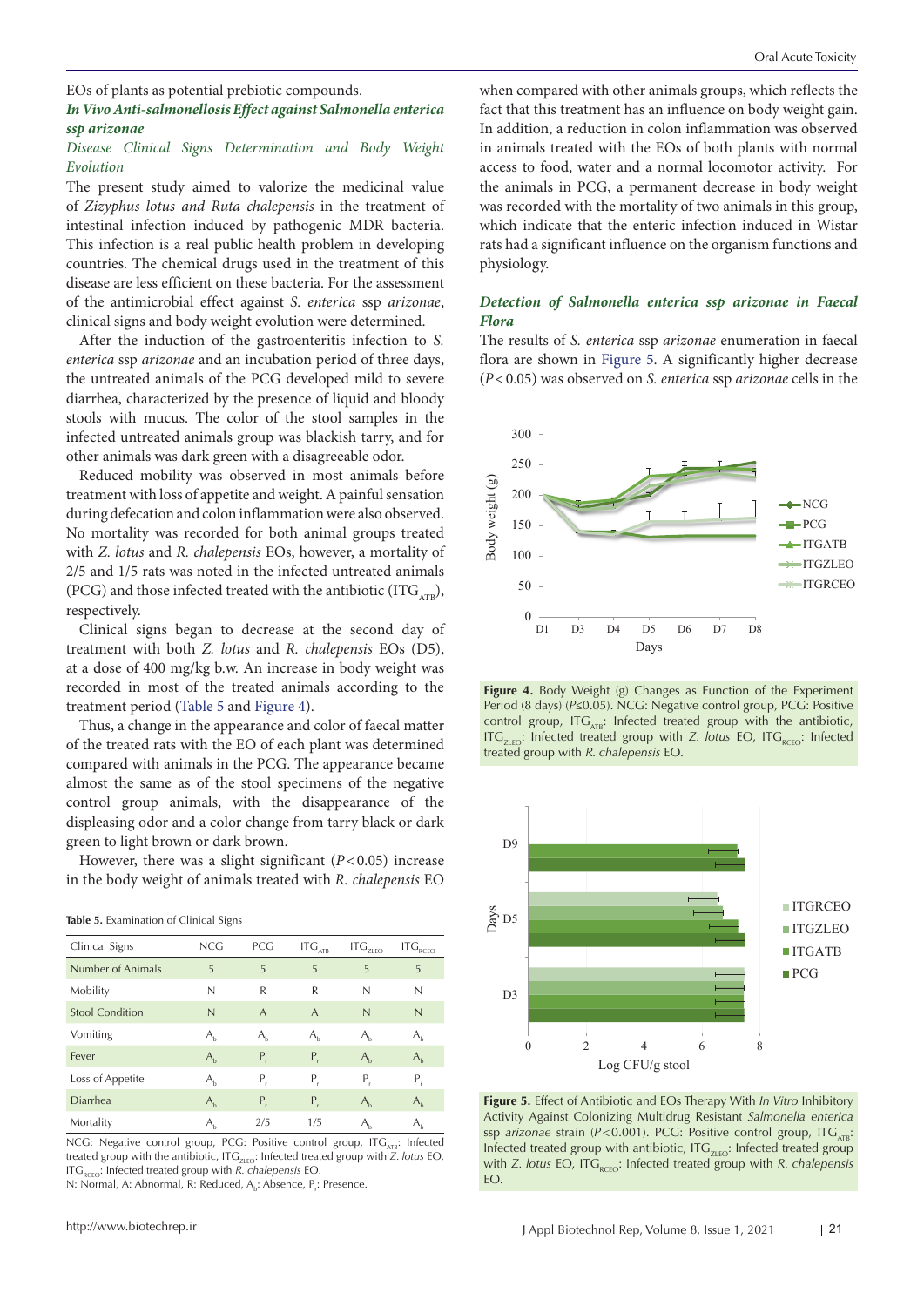faecal flora of animals treated with *Z. lotus* and *R. chalepensis* EOs when compared with stool bacterial content of animals in the PCG [\(Figure 5](#page-8-2)).

The therapeutic application of *Z. lotus* and *R. chalepensis* affected faecal content on *Salmonella enterica* ssp *arizonae* cells [\(Figure 5](#page-8-2)). Statistically significant differences (*P*<0.05) were observed between positive control and test groups after therapeutic application of neomycin, *Z. lotus* and *R. chalepensis* EOs. The number of *S. enterica* count in faecal flora of animals in the PCG was about 7.47 log CFU/g of stool samples. A significant decrease (*P*<0.05) in S*. enterica* cells count was determined after the therapeutic application of the EOs of both plants. Concentrations of the infectious germ ranged from 7.47 log CFU/g to 6.72 log CFU/g the second day of treatment with ZLEO, while it ranged from 7.47 log CFU/g to 7.25 log CFU/g the second day of treatment with neomycin, and to 7.23 log CFU/g the sixth day of treatment with the same antibiotic used [\(Figure 5](#page-8-2)). However, no bacterial cells of *S. enterica* ssp *arizonae* were counted in the faecal flora of animals after the sixth day of treatment with *Z. lotus* and *R. chalepensis* EOs.

Our results revealed that treatment with the EOs of both plants has led to a significant reduction of the MDR *Salmonella* concentration in faecal flora. These results indicated that both plants exhibited an important toxicity against *S. enterica* ssp *arizonae* after six days of treatment, in which no *Salmonella* was detected in the faecal microbiota (D9) [\(Figure 5\)](#page-8-2).

Results of this experiment showed an important decrease of *S. enterica* ssp *arizonae* strain in the faecal flora of the treated animals with *R. chalepensis* EO, after the second day of oral administration of 400 mg/kg RCEO in which no *S. enterica* ssp *arizonae* cells were counted when comparing with those of treated rats through *Z. lotus* EO. Moreover, a slight decrease of the germ was observed in the faecal flora of treated rats with the antibiotic. These results indicated that alternative treatment against *S. enterica* ssp *arizonae* induced diarrhea, by oral administration of 400 mg/kg of *Z. lotus* and *R*. *chalepensis* EOs for seven days on a daily basis were more effective than

<span id="page-9-0"></span>Table 6. Hematological Parameters. Values are given as mean±SD (n=2), P<0.05

the standard chemical drug used (neomycin). Also, results indicated the most efficiency of both plants as antimicrobials, as shown by various studies.<sup>68,69</sup> Yahia et al<sup>70</sup> demonstrated the greatest potency of bioactive compounds extracted from *Z. lotus* as antimicrobials by exhibiting an important antibacterial effect against *Staphylococcus aureus*, *Listeria monocytogenes*, *Salmonella typhimurium* and *Escherichia coli*. Besides, Degu et al<sup>71</sup> demonstrated that *R. chalepensis* at a dose of 400 mg/kg body weight possessed a significant antidiarrheal activity. Therefore, this research was the first study to demonstrate the *in vivo* antimicrobial effect of *Z. lotus* leaf and *R. chalepensis* EOs growing in Mascara, Algeria against *S. enterica* ssp *arizonae* induced diarrhea in Wistar rats.

#### *Hematological Analysis*

The quantification of the hematological parameters using DIATRON automaton hematology (Abacus 380) is shown in [Table 6](#page-9-0). According to the results of the present study, the EOs of *Z. lotus* and *R. chalepensis* in the acute treatment (400 mg/ kg b.w.) of gastroenteritis to *S. enterica* ssp *arizonae* induced a significant difference (*P*<0.05) in the leukocyte formula between the different groups. A significant increase (*P*<0.05) in white blood cells and lymphocytes was determined in the blood samples of the different animal groups (PCG and test groups).

Furthermore, a significant and important increase was observed in the lymphocytes of animals in the PCG after inducing the enteric infection  $(72.1\pm0\%)$  compared to the NCG (46±0%) [\(Table 6\)](#page-9-0). These increases in immune cells are specifically intended against all types of bacterial infections, which allowed us to prove the development of the *in vivo*  gastroenteritis infection to *S. enterica* ssp *arizonae* in Wistar rats.

An increase in these parameters indicated the activation of the immune system because of the enteric infection development. A significantly slight decrease (*P*<0.05) in these immune cells was detected in the infected animals treated with the EOs of both plants comparing with the PCG

| <b>Hematological Parameters</b> | NCG               | <b>PCG</b>        | ITG <sub>ATB</sub> | ITG <sub>ZLEO</sub> | $\mathsf{ITG}_{\mathsf{RCEO}}$ |
|---------------------------------|-------------------|-------------------|--------------------|---------------------|--------------------------------|
| WBC $(x109/L)$                  | $5.665 \pm 0.021$ | $9.035 \pm 0.021$ | $9.915 \pm 0.007$  | $7.915 \pm 0.26$    | $5.895 \pm 0.02$               |
| LYM $(\% )$                     | $46\pm0$          | $72.1 \pm 0$      | $60.4 \pm 0$       | $56.05 \pm 0.07$    | $68.5 \pm 0.14$                |
| MID(%)                          | $10.2 \pm 0.14$   | $9.7 \pm 0.141$   | $11.65 \pm 0.212$  | $14.7 \pm 0.14$     | $8.95 \pm 0.21$                |
| GRA (%)                         | $43.55+0.212$     | $18\pm0$          | $28.05 \pm 0.07$   | $28.1 \pm 0$        | $23.1 \pm 0$                   |
| RBC $(x109/L)$                  | $8.85 \pm 0.07$   | $8.505 \pm 0.021$ | $8.3 \pm 0.014$    | $8.755 \pm 0.21$    | $7.7 \pm 0.14$                 |
| $Hb$ (g/dL)                     | $16.25 \pm 0.212$ | $13.35 \pm 0.212$ | $14.05 \pm 0.07$   | $14.5 \pm 0.14$     | $12.2 \pm 0.14$                |
| Ht(%                            | $46.9 \pm 0.141$  | $40.03 \pm 0.049$ | $39.95 \pm 0.014$  | $41.52 \pm 0.14$    | $36.78 \pm 0.01$               |
| MCV (fL)                        | $53\pm0$          | $47\pm0$          | $48\pm0$           | $46.5 \pm 0.7$      | $48\pm0$                       |
| TMCH(pg)                        | $17.3 \pm 0.282$  | $15.5 \pm 0.565$  | $17.05 \pm 0.07$   | $16.15 \pm 0.07$    | $16.05 \pm 0.07$               |
| MCHC (g/dL)                     | $32.9 \pm 0$      | $33.85 \pm 0.07$  | $35.35 \pm 0.07$   | $34.5 \pm 0.14$     | $33\pm0$                       |
| PLT $(x109/L)$                  | $574.5 \pm 5$     | $706.5 \pm 2.12$  | $646 \pm 1.41$     | $651 \pm 1.41$      | $480.5 \pm 0.71$               |
| <b>THT</b>                      | $0.34 \pm 0$      | $0.455 \pm 0.007$ | $0.405 \pm 0.007$  | $0.4 \pm 0$         | $0.31 \pm 0.01$                |

WBC: White blood cells, RBC: Red blood cells, GRA: Granulocytes, Ht: Hematocrit, PLT: Platelets, Hb: Hemoglobin, MID: Mid-range percent including basophils, eosinophils and monocytes, LYM: Lymphocytes, TMCH: Mean corpuscular hemoglobin, MCHC: Mean corpuscular hemoglobin concentration, MCV: Mean corpuscular volume.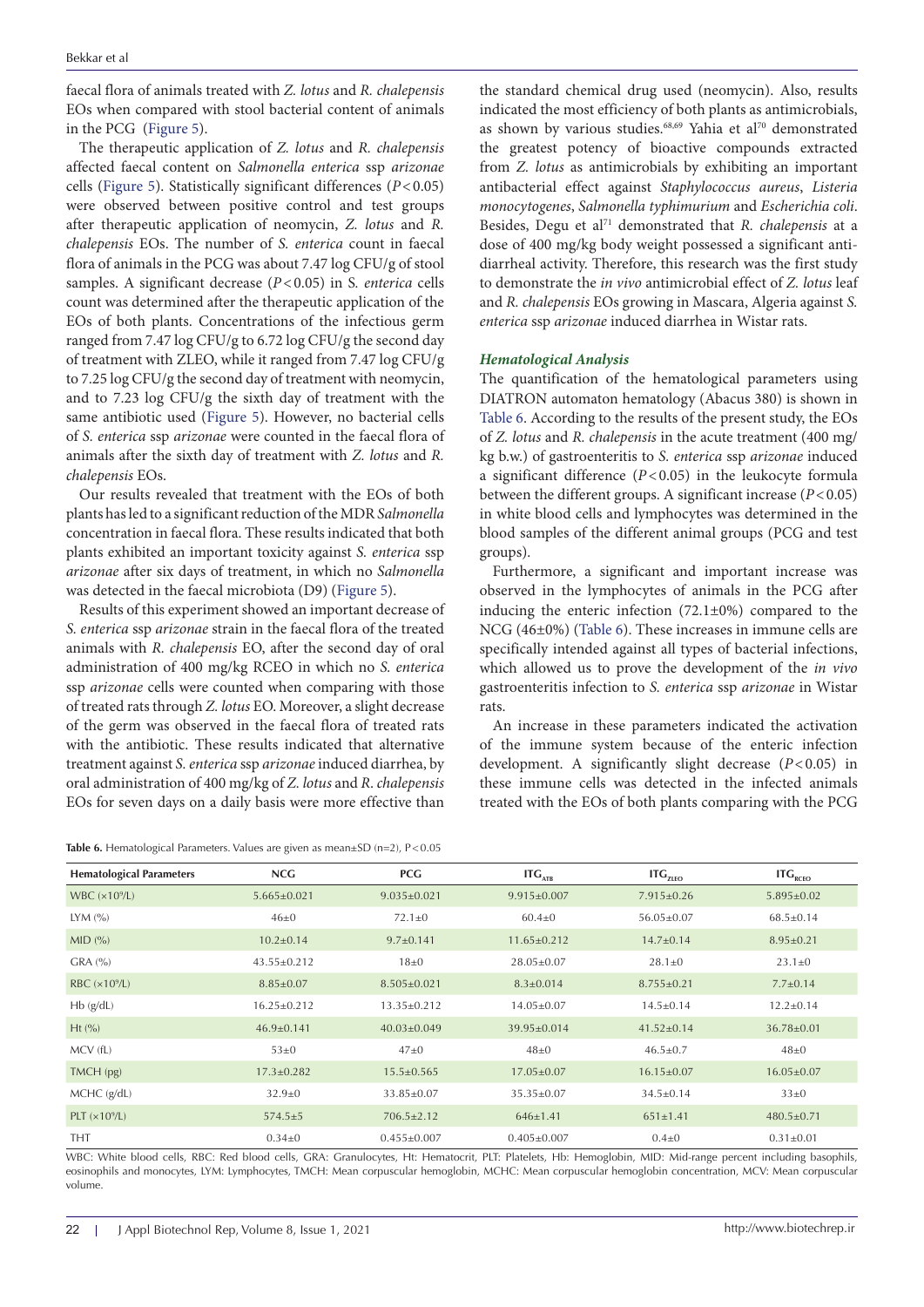([Table 6](#page-9-0)). In addition, a significant decrease in granulocytes for all tested groups compared to the NCG was recorded with a slight increase in the mid-range percent (basophiles, eosinophils and monocytes) for the treated animal groups with neomycin and ZLEO. These cells are involved in innate immunity mechanisms.

An increase in the thrombocytes or platelets (PLT) number was observed, except the  $ITG_{RCEO}$  in which these platelets were less than measured in the NCG. A slight decrease in hemoglobin and hematocrit levels were observed in animals of all tested groups, which indicated that the administration of *Z. lotus* and *R. chalepensis* EOs for enteric infection treatment could not present a risk of anemia.

#### *Biochemical Parameters*

Results of biochemical parameters dosage (ALT, AST, ALP and ESR) are mentioned in [Figure 6](#page-10-0) and [Figure 7.](#page-10-1) Daily oral and R. chalepensis E acute treatment of the gastroenteritis with *Z. lotus* and *R. chalepensis* EOs induced a significant decrease in ALT and *chalepensis* EOs induced a significant decrease in ALT AST activity when compared to the PCG of the untreated abnormal variation animals [\(Figure 6](#page-10-0)).

<span id="page-10-0"></span>

**Figure 6.** Biochemical Markers of Hepatic (Transaminases) Toxicity After Administration of EOs of *Zizyphus lotus* leaves and *Ruta* liver damages whe *chalepensis* Aerial Parts at a Dose of 400 mg/kg and Neomycin at a **paraministration** agas as troenter Dose of 200 mg/kg for 7 Consecutive Days (*P*<0.05).

<span id="page-10-1"></span>

Figure 7. Biochemical Markers of Inflammation and Bacterial Infection (ESR) of Rats After the Administration of *Zizyphus lotus* and *Ruta chalepensis* EOs at a Dose of 400 mg/kg and the Antibiotic at a Dose of 200 mg/kg for 7 Consecutive Days ( $\overline{P}$  < 0.05). BIOCHEMICAL Markers Of Initiammation and Bacter

The ALT and AST are more specific to liver damages.<sup>72</sup> The decreased activity of these enzymes could express the hepatoprotective property of both plants EOs. In addition, there was a decrease in ALP levels in treated animals with *Z. lotus* and *R. chalepensis* EOs compared to the infected untreated rats (PCG) and those treated with the antibiotic (ITG<sub>ATB</sub>), in which we observed high levels in the ALP parameter ([Figure 6](#page-10-0)).

The biochemical parameters changes were associated with increased sedimentation rates (ESR) for all tested groups comparing with animals of the negative control group ([Figure](#page-10-1)  [7\)](#page-10-1). The measured ESR in the PCG was more important and higher (10 mm) than that obtained in the NCG, which indicated and proved the development of *S. enterica* ssp *arizonae* infection. The ESR levels began to decrease after the treatment of the gastroenteritis with the neomycin, *Z. lotus* and *R. chalepensis* EOs [\(Figure 7](#page-10-1)).

These results indicate that EOs of *Z. lotus* and *R. chalepensis* has the potential to protect from liver injury causing the abnormal variation in the plasma biochemical parameters caused by *S. enterica* ssp *arizonae* infection. It seems that the hepatoprotective effect of ZLEO and RCEO on liver damage, caused by pathogenic germs infections, may be due to the phytochemical content of *Z. lotus* and *R. chalepensis* EOs on bioactive compounds possessing hepatoprotective properties.

In addition, in a recent study on another species of the genus *Zizyphus*, researchers demonstrated that *Z. jujuba* is rich on bioactive substances known to have hepatoprotective activities against liver damages.<sup>73</sup> Moreover, Geth et al<sup>74</sup> determined the hepatoprotective effect of *R. chalepensis* when administered as a protective and therapeutic treatment. In the present study, the antimicrobial effect of *Z. lotus* and *R. chalepensis* EOs against *S. enterica* ssp *arizonae* can be attributed to the presence of high amounts of various bioactive components possessing a great potential against pathogenic microbial cells, and having hepatoprotective effect against liver damages when administered as therapeutic treatment against gastroenteritis induced by pathogenic germs.

#### **Conclusions** of *Zizyphus lotus* leaves and *Ruta chalepensis* Aerial Parts at a Dose of 400 mg/kg and Neomycin

The chemical composition on bioactive compounds and *in vivo* antimicrobial effect of *Zizyphus lotus* and *Ruta chalepensis* EOs collected from Mascara in western Algeria was determined in this study for the first time. Few studies on the EO of *Zizyphus lotus* have been reported, while, various studies have elucidated the biological properties of *Ruta chalepensis* EOs. The GC-MS analysis allowed us to identify and quantify various bioactive components in the Eos of both plants. Di-isooctyl phthalate was the major compound detected in *Z. lotus* with higher percentages, while, 2-undecanone was the major component in *R. chalepensis*.

The *in vivo* study of the oral acute toxicity allowed us to determine that the LD<sub>50</sub> of *Z. lotus* and *R. chalepensis* EOs were greater than 5000 mg/kg b.w. and thus to confirm the non-toxicity of these EOs. Oral administration of the EOs of both plants had no negative influence on the diversity and composition of the gastrointestinal microbiota, while an increase in cell counts of aerobic and anaerobic bacteria were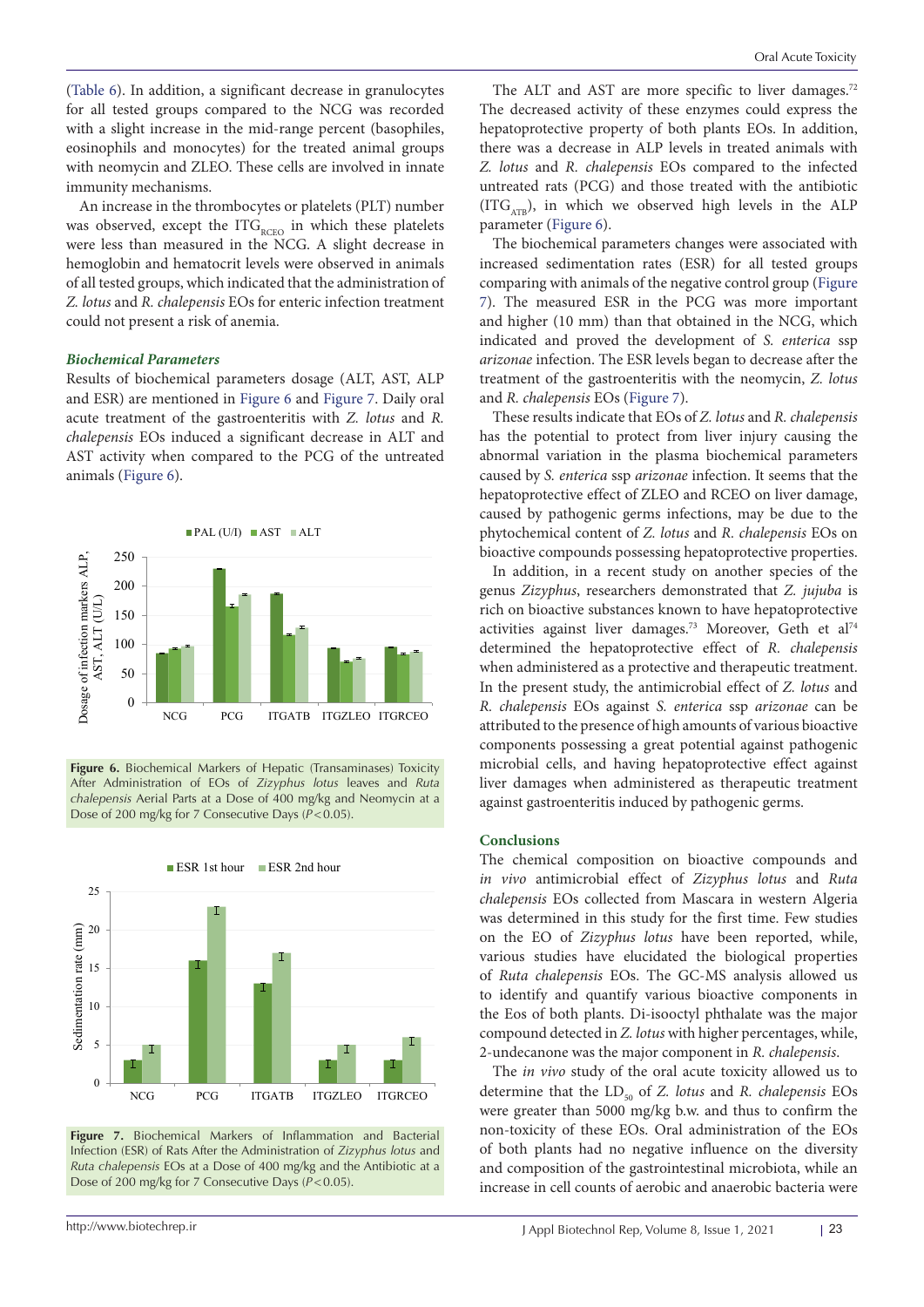registered. We have determined the presence of probiotic bacteria (lactobacilli) in the intestine of treated animals, which indicated no influence of these EOs on the implementation of probiotic bacteria.

Besides, the present study demonstrated that EOs of *Z. lotus* leaf (400 mg/kg) and *R. chalepensis* aerial part (400 mg/kg) possessed anti-salmonellosis effects on *S. enterica* ssp *arizonae* induced diarrhea in Wistar rats. It can be also concluded that the efficiency of the EOs of both plants in gastroenteritis treatment is mainly due to its effective antibacterial effect. In addition, the anti-salmonellosis activities of these EOs are attributed to the presence of various bioactive components in both medicinal plants. These findings can support the use of EOs extracted from *Z. lotus* leaves and *R. chalepensis* aerial parts in folk medicine for the treatment of various microbial infections and diseases.

#### **Authors' Contributions**

NB, BM and SP described the work plan for carrying out the study. NB prepared the samples and animal groups including in the study, carried out all the experiments and wrote the manuscript with the agreement of all the authors. NB also analyzed the results. BK performed the GC-MS analysis. All authors contributed to the manuscript revision, read and approved the submitted final document.

#### **Conflict of Interest Disclosures**

The authors declare that there is no conflict of interest.

#### **Ethical Approval**

For animal experimentations, adequate measures were taken to minimize pain and discomfort of the animals, and all experimental procedures were in accordance with the ethical guidelines of the organization for economic cooperation and development (OECD).

#### **Acknowledgments**

The authors are grateful to the University of Mascara (Algeria) for financial support supplied to achieve this work. To Laboratory of Bioconversion, Microbiological Engineering and Health Safety of Mascara University in Algeria for providing support in completing this study. The authors are also grateful to B. Erdemir and Prof. Dr. Bahadir Keskin in the Department of Chemistry, Faculty of Arts & Science, Yildiz Technical University of Istanbul, Turkey and the AGIR Laboratory in France for their help and the interest given to complete this study.

#### **References**

- 1. Nair DVT, Venkitanarayanan K, Kollanoor Johny A. Antibioticresistant *Salmonella* in the food supply and the potential role of antibiotic alternatives for control. Foods. 2018;7(10):167. doi:[10.3390/foods7100167.](https://doi.org/10.3390/foods7100167)
- 2. Brun-Buisson C. Consommation d'antibiotiques et résistance aux antibiotiques en France: Nécessité d'une mobilisation déterminée et durable. Ed., ANSM. Agence Nationale de Sécurité des Médicaments et des produits de santé. Santé publique France ; 2016. [https://www.ansm.sante.fr/content/download/98417/1249747/](https://www.ansm.sante.fr/content/download/98417/1249747/version/3/file/Resistance+Antibiotiques-nov2016.pdf) [version/3/file/Resistance+Antibiotiques-nov2016.pdf](https://www.ansm.sante.fr/content/download/98417/1249747/version/3/file/Resistance+Antibiotiques-nov2016.pdf).
- 3. Di Bella S, Capone A, Bordi E, et al. *Salmonella enterica* ssp. arizonae infection in a 43-year-old Italian man with hypoglobulinemia: a case report and review of the literature. J Med Case Rep. 2011;5:323. doi:[10.1186/1752-1947-5-323](https://doi.org/10.1186/1752-1947-5-323).
- 4. Bouzidi N, Aoun L, Zeghdoudi M, et al. *Salmonella* contamination of laying-hen flocks in two regions of Algeria. Food Res Int. 2012;45(2):897-904. doi:[10.1016/j.foodres.2011.05.027](https://doi.org/10.1016/j.foodres.2011.05.027).
- 5. Mezali L, Hamdi TM. Prevalence and antimicrobial resistance of *Salmonella* isolated from meat and meat products in Algiers (Algeria). Foodborne Pathog Dis. 2012;9(6):522-529. doi[:10.1089/](https://doi.org/10.1089/fpd.2011.1032) [fpd.2011.1032.](https://doi.org/10.1089/fpd.2011.1032)
- 6. Mouffok F. Situation en matière TIA en Algérie de 2010 à 2011. in Deuxième congrés magrébin sur les TIA, Tunis. Tunis; 2011. [http://](http://mail.pasteur.dz/pasteur-old-2048/presentation.php?page=72)

[mail.pasteur.dz/pasteur-old-2048/presentation.php?page=72.](http://mail.pasteur.dz/pasteur-old-2048/presentation.php?page=72) Accessed June 26, 2015.

- 7. Djeffal S, Bakour S, Mamache B, et al. Prevalence and clonal relationship of ESBL-producing *Salmonella* strains from humans and poultry in northeastern Algeria. BMC Vet Res. 2017;13(1):132. doi[:10.1186/s12917-017-1050-3](https://doi.org/10.1186/s12917-017-1050-3).
- 8. Listorti V, Battistini R, Ercolini C, et al. In vitro susceptibility of multidrug resistant strains of *Salmonella* to essential oils. Nat Prod Commun. 2020;15(1):1-8. doi:[10.1177/1934578x19878904.](https://doi.org/10.1177/1934578x19878904)
- 9. Chouaibi M, Mahfoudhi N, Rezig L, Donsì F, Ferrari G, Hamdi S. Nutritional composition of *Zizyphus lotus* L. seeds. J Sci Food Agric. 2012;92(6):1171-1177. doi:[10.1002/jsfa.4659](https://doi.org/10.1002/jsfa.4659).
- 10. Borgi W, Chouchane N. Activité anti-inflammatoire des saponosides des écorces de racines de *Zizyphus lotus* (L.). Revue des Régions Arides; 2006: 283-286.
- 11. Abdoul-Azize S. Potential benefits of jujube (*Zizyphus lotus* L.) bioactive compounds for nutrition and health. J Nutr Metab. 2016;2016:2867470. doi:[10.1155/2016/2867470](https://doi.org/10.1155/2016/2867470).
- 12. Yoon JI, Al-Reza SM, Kang SC. Hair growth promoting effect of *Zizyphus jujuba* essential oil. Food Chem Toxicol. 2010;48(5):1350- 1354. doi:[10.1016/j.fct.2010.02.036](https://doi.org/10.1016/j.fct.2010.02.036).
- 13. Adzu B, Amos S, Amizan MB, Gamaniel K. Evaluation of the antidiarrhoeal effects of *Zizyphus spina-christi* stem bark in rats. Acta Trop. 2003;87(2):245-250. doi[:10.1016/s0001-](https://doi.org/10.1016/s0001-706x(03)00114-1) [706x\(03\)00114-1](https://doi.org/10.1016/s0001-706x(03)00114-1).
- 14. Lahlou M, El Mahi M, Hamamouchi J. [Evaluation of antifungal and mollusuicidial activities of Moroccan *Zizyphus lotus* (L.) Desf]. Ann Pharm Fr. 2002;60(6):410-414.
- 15. Kumar SP, Asdaq SB, Kumar NP, Asad M, Khajuria DK. Protective effect of *Zizyphus jujuba* fruit extract against paracetamol and thioacetamide induced hepatic damage in rats. Internet J Pharmacol. 2009;7(1):13667.
- 16. Glombitza KW, Mahran GH, Mirhom YW, Michel KG, Motawi TK. Hypoglycemic and antihyperglycemic effects of *Zizyphus spina-christi* in rats. Planta Med. 1994;60(3):244-247. doi[:10.1055/s-2006-959468](https://doi.org/10.1055/s-2006-959468).
- 17. Khouchlaa A, Tijane M, Chebat A, Hseini S, Kahouadji A. Enquête ethnopharmacologique des plantes utilisées dans le traitement de la lithiase urinaire au Maroc. Phytothérapie. 2017;15(5):274-287. doi[:10.1007/s10298-016-1073-4](https://doi.org/10.1007/s10298-016-1073-4).
- 18. Borgi W, Ghedira K, Chouchane N. Antiinflammatory and analgesic activities of *Zizyphus lotus* root barks. Fitoterapia. 2007;78(1):16-19. doi[:10.1016/j.fitote.2006.09.010.](https://doi.org/10.1016/j.fitote.2006.09.010)
- 19. Ghazghazi H, Aouadhi C, Riahi L, Maaroufi A, Hasnaoui B. Fatty acids composition of Tunisian *Ziziphus lotus* L. (Desf.) fruits and variation in biological activities between leaf and fruit extracts. Nat Prod Res. 2014;28(14):1106-1110. doi[:10.1080/14786419.2](https://doi.org/10.1080/14786419.2014.913244) [014.913244](https://doi.org/10.1080/14786419.2014.913244).
- 20. Adeli M, Samavati V. Studies on the steady shear flow behavior and chemical properties of water-soluble polysaccharide from *Ziziphus lotus* fruit. Int J Biol Macromol. 2015;72:580-587. doi[:10.1016/j.](https://doi.org/10.1016/j.ijbiomac.2014.08.047) [ijbiomac.2014.08.047.](https://doi.org/10.1016/j.ijbiomac.2014.08.047)
- 21. Khouchlaa A, Bouyahya A, Ait Lahcen S, Youssef B, Nadia D, Tijane M. Phytochemical screening, evaluation of antioxidant activity and litholytic effect of *Zizyphus lotus* L. extracts. World J Pharm Res. 2017;6(3):1354-1367. doi[:10.20959/wjpr20173-7966.](https://doi.org/10.20959/wjpr20173-7966)
- 22. Borgi W, Bouraoui A, Chouchane N. Antiulcerogenic activity of *Zizyphus lotus* (L.) extracts. J Ethnopharmacol. 2007;112(2):228- 231. doi[:10.1016/j.jep.2007.02.024](https://doi.org/10.1016/j.jep.2007.02.024).
- 23. Ghedira K. *Zizyphus lotus* (L.) Desf. (Rhamnaceae): jujubier sauvage. Phytothérapie. 2013;11(3):149-153. doi:[10.1007/](https://doi.org/10.1007/s10298-013-0776-8) [s10298-013-0776-8.](https://doi.org/10.1007/s10298-013-0776-8)
- 24. Bennamar C, Baghdad C, Belarbi M, Subramaniam S, Hichami A, Akhtar Khan N. Antidiabetic and antioxidant activities of *Zizyphus lotus* L aqueous extracts in Wistar rats. J Nutr Food Sci. 2014;S8:004. doi:[10.4172/2155-9600.S8-004.](https://doi.org/10.4172/2155-9600.S8-004)
- 25. Abdoul-Azize S, Bendahmane M, Hichami A, et al. Effects of *Zizyphus lotus* L. (Desf.) polyphenols on Jurkat cell signaling and proliferation. Int Immunopharmacol. 2013;15(2):364-371. doi[:10.1016/j.intimp.2012.11.013.](https://doi.org/10.1016/j.intimp.2012.11.013)
- 26. Bencheikh N, Bouhrim M, Kharchoufa L, Choukri M, Bnouham M, Elachouri M. Protective Effect of *Zizyphus lotus* L. (Desf.) fruit against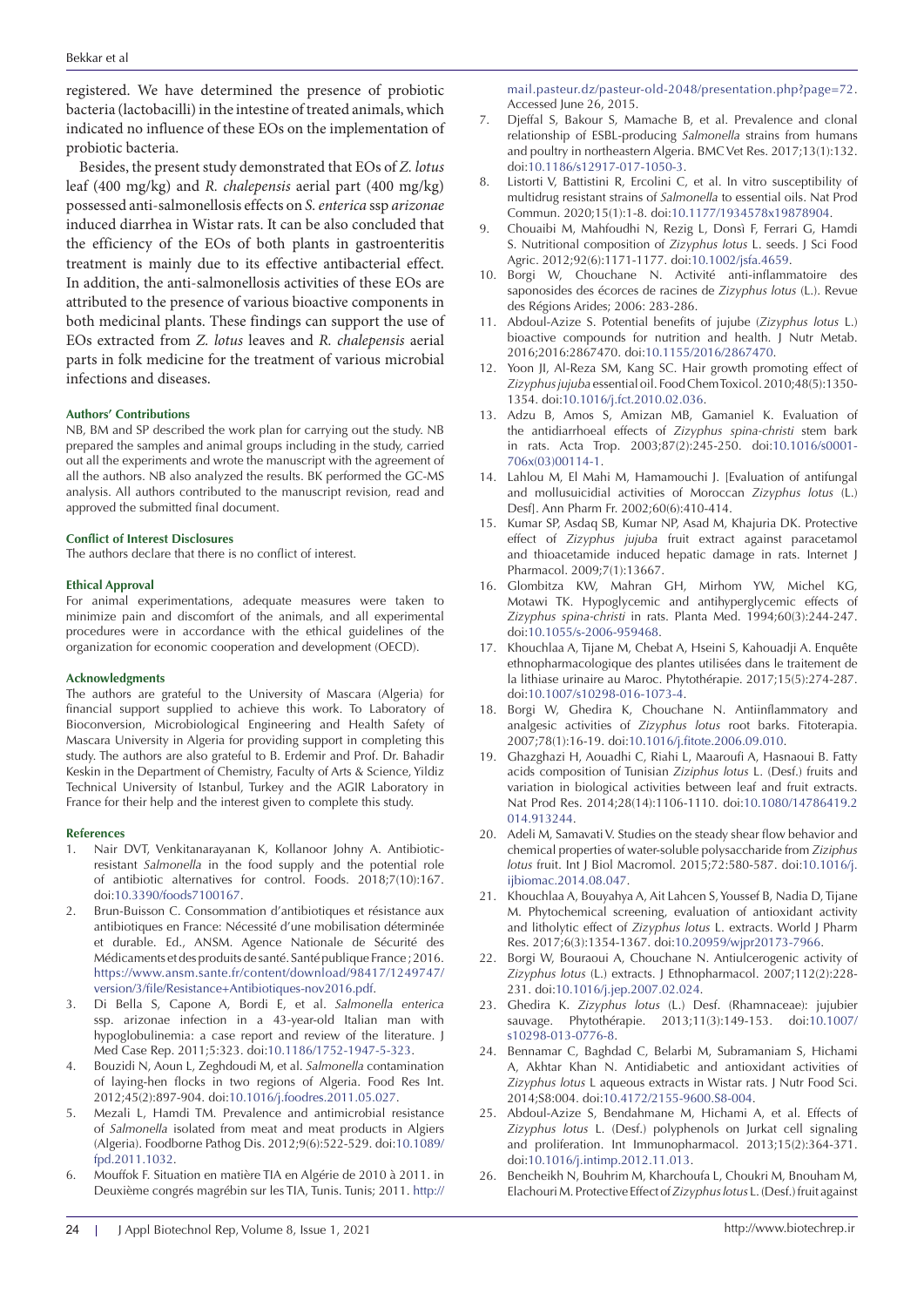CCl(4)-induced acute liver injury in rat. Evid Based Complement Alternat Med. 2019;2019:6161593. doi:[10.1155/2019/6161593](https://doi.org/10.1155/2019/6161593) .

- 27. Hammami I, Smaoui S, Hsouna AB, Hamdi N, Triki MA. *Ruta montana* L. leaf essential oil and extracts: characterization of bioactive compounds and suppression of crown gall disease. EXCLI J. 2015;14:83-94. doi[:10.17179/excli2014-655](https://doi.org/10.17179/excli2014-655).
- 28. Arámbula CI, Diaz CE, Garcia MI. Performance, chemical composition and antibacterial activity of the essential oil of *Ruta chalepensis* and *Origanum vulgare*. J Phys Conf Ser. 2019;1386:012059. doi[:10.1088/1742-6596/1386/1/012059](https://doi.org/10.1088/1742-6596/1386/1/012059).
- 29. Ouerghemmi I, Bettaieb Rebey I, Rahali FZ, et al. Antioxidant and antimicrobial phenolic compounds from extracts of cultivated and wild-grown Tunisian *Ruta chalepensis*. J Food Drug Anal. 2017;25(2):350-359. doi:[10.1016/j.jfda.2016.04.001.](https://doi.org/10.1016/j.jfda.2016.04.001)
- 30. Gali L, Bedjou F. Antioxidant and anticholinesterase effects of the ethanol extract, ethanol extract fractions and total alkaloids from the cultivated *Ruta chalepensis*. S Afr J Bot. 2019;120:163-169. doi:[10.1016/j.sajb.2018.04.011.](https://doi.org/10.1016/j.sajb.2018.04.011)
- 31. Di Stasi LC, Oliveira GP, Carvalhaes MA, et al. Medicinal plants popularly used in the Brazilian Tropical Atlantic Forest. Fitoterapia. 2002;73(1):69-91. doi:[10.1016/s0367-326x\(01\)00362-8.](https://doi.org/10.1016/s0367-326x(01)00362-8)
- 32. Iauk L, Mangano K, Rapisarda A, et al. Protection against murine endotoxemia by treatment with *Ruta chalepensis* L., a plant with anti-inflammatory properties. J Ethnopharmacol. 2004;90(2- 3):267-272. doi:[10.1016/j.jep.2003.10.004.](https://doi.org/10.1016/j.jep.2003.10.004)
- 33. Atta AH, Alkofahi A. Anti-nociceptive and anti-inflammatory effects of some Jordanian medicinal plant extracts. J Ethnopharmacol. 1998;60(2):117-124. doi:[10.1016/s0378-8741\(97\)00137-2.](https://doi.org/10.1016/s0378-8741(97)00137-2)
- 34. Gonzalez-Trujano ME, Carrera D, Ventura-Martinez R, Cedillo-Portugal E, Navarrete A. Neuropharmacological profile of an ethanol extract of *Ruta chalepensis* L. in mice. J Ethnopharmacol. 2006;106(1):129-135. doi[:10.1016/j.jep.2005.12.014](https://doi.org/10.1016/j.jep.2005.12.014).
- 35. Loizzo MR, Falco T, Bonesi M, Sicari V, Tundis R, Bruno M. *Ruta chalepensis* L. (Rutaceae) leaf extract: chemical composition, antioxidant and hypoglicaemic activities. Nat Prod Res. 2018;32(5):521-528. doi:[10.1080/14786419.2017.1326491.](https://doi.org/10.1080/14786419.2017.1326491)
- 36. Elhaddad NS, Efkerine EM, Khatab HA, Eldurssi IS, Belkacem EM. Anti-mutagenic action of *Ruta chalepensis* against rat sperm cell abnormalities-induced by potassium bromate. Annu Res Rev Biol. 2020;35(2)41-51. doi:[10.9734/arrb/2020/v35i230187.](https://doi.org/10.9734/arrb/2020/v35i230187)
- 37. Abdelrahim DN, Takruri HR, Al-Ismail KM. Effect of introducing the Jordanian common rue (*Ruta chalepensis* L.) on blood lipid profile in adult male Sprague Dawley rats toxified with Paracetamol. J Saudi Soc Food Nutr. 2020;13(1):17-23.
- 38. Evans DG, Evans DJ Jr, Tjoa W. Hemagglutination of human group A erythrocytes by enterotoxigenic *Escherichia coli* isolated from adults with diarrhea: correlation with colonization factor. Infect Immun. 1977;18(2):330-337. doi[:10.1128/iai.18.2.330-337.1977](https://doi.org/10.1128/iai.18.2.330-337.1977).
- 39. Fricker CR, Girdwood RW, Munro D. A comparison of enrichment media for the isolation of salmonellae from seagull cloacal swabs. J Hyg (Lond). 1983;91(1):53-58. doi:[10.1017/s0022172400060022](https://doi.org/10.1017/s0022172400060022).
- 40. Organization for Economic Cooperation and Development (OECD). Repeated dose oral toxicity test method? OCDE guidelines for testing of chemicals. Paris, France: OECD; 2008.
- 41. European Pharmacopoeia. Guide for the elaboration of monographs on herbal drugs and herbal drug preparations. European Directorate for the Quality of Medicines & HealthCare; 2007. [https://www.edqm.eu/medias/fichiers/Technical\\_Guide\\_](https://www.edqm.eu/medias/fichiers/Technical_Guide_for_the_Elaboration_of_Monographs_on_herbal_drugs_and_herbal_drug_preparations_2007.pdf) [for\\_the\\_Elaboration\\_of\\_Monographs\\_on\\_herbal\\_drugs\\_and\\_](https://www.edqm.eu/medias/fichiers/Technical_Guide_for_the_Elaboration_of_Monographs_on_herbal_drugs_and_herbal_drug_preparations_2007.pdf) [herbal\\_drug\\_preparations\\_2007.pdf.](https://www.edqm.eu/medias/fichiers/Technical_Guide_for_the_Elaboration_of_Monographs_on_herbal_drugs_and_herbal_drug_preparations_2007.pdf)
- 42. Béraud M. The technician biological analyzes theoretical and practical guide. TeDc Lavoisier; 2001:988-990.
- 43. Finney M, Smullen J, Foster HA, Brokx S, Storey DM. Evaluation of Chromocult coliform agar for the detection and enumeration of *Enterobacteriaceae* from faecal samples from healthy subjects. J Microbiol Methods. 2003;54(3):353-358. doi:[10.1016/s0167-](https://doi.org/10.1016/s0167-7012(03)00068-x) [7012\(03\)00068-x.](https://doi.org/10.1016/s0167-7012(03)00068-x)
- 44. Benammara CH, Benkada D, Benammar F. Analyse par CPG/SM de l'huile essentielle de Ruta chalepensis (Fidjel) de Tlemcen. In: IIème Symposium sur les plantes aromatiques et médicinales, Marrakech; 2006.
- 45. Boumediene N. Contribution à l'étude de l'activité biologique

d'une espèce du genre Rata de Djebel Tessala (*Algérie occidentale*) et à la faisabilité d'un Plan de conservation. In: Département d'Agro-Foresterie, Université Abou Bekr Belkaid: Tlemcen; 2014. [http://dspace.univ-tlemcen.dz/bitstream/112/7350/1/](http://dspace.univ-tlemcen.dz/bitstream/112/7350/1/BOUMEDIENE.pdf) [BOUMEDIENE.pdf.](http://dspace.univ-tlemcen.dz/bitstream/112/7350/1/BOUMEDIENE.pdf)

- 46. Dob T, Dahmane D, Gauriat-Desrdy B, Daligault V. Volatile constituents of the essential oil of *Ruta chalepensis* L. subsp. *Angustifolia* (Pers.) P. Cout. J Essent Oil Res. 2008;20(4):306-309. doi[:10.1080/10412905.2008.9700019](https://doi.org/10.1080/10412905.2008.9700019).
- 47. Ghannadi A, Tavakoli N, Mehri-Ardestani M. Volatile Constituents of the Leaves of *Ziziphus spina-christi* (L.) Willd. from Bushehr, Iran. J Essent Oil Res. 2003;15(3):191-192. doi:10[.1080/104129](https://doi.org/1080/10412905.2003.9712109) [05.2003.9712109](https://doi.org/1080/10412905.2003.9712109).
- 48. Ourzeddine W, Fadel H, Mechehoud Y, et al. Chemical composition and antioxidant activity of the fruit essential oil of *Zizyphus lotus* (L.) Desf. (Rhamnaceae). Int J Pharmacogn Phytochem Res. 2017;9(2):228-232. doi:[10.25258/phyto.v9i2.8067.](https://doi.org/10.25258/phyto.v9i2.8067)
- 49. Alvarez-Castellanos PP, Bishop CD, Pascual-Villalobos MJ. Antifungal activity of the essential oil of flowerheads of garland chrysanthemum (*Chrysanthemum coronarium*) against agricultural pathogens. Phytochemistry. 2001;57(1):99-102. doi:[10.1016/](https://doi.org/10.1016/s0031-9422(00)00461-1) [s0031-9422\(00\)00461-1](https://doi.org/10.1016/s0031-9422(00)00461-1).
- 50. Demetzos C, Angelopoulou D, Perdetzoglou D. A comparative study of the essential oils of *Cistus salviifolius* in several populations of Crete (Greece). Biochem Syst Ecol. 2002;30(7):651-665. doi[:10.1016/s0305-1978\(01\)00145-4.](https://doi.org/10.1016/s0305-1978(01)00145-4)
- 51. Haddouchi F, Chaouche TM, Zaouali Y, Ksouri R, Attou A, Benmansour A. Chemical composition and antimicrobial activity of the essential oils from four *Ruta* species growing in Algeria. Food Chem. 2013;141(1):253-258. doi[:10.1016/j.](https://doi.org/10.1016/j.foodchem.2013.03.007) [foodchem.2013.03.007](https://doi.org/10.1016/j.foodchem.2013.03.007).
- 52. Akkari H, Ezzine O, Dhahri S, et al. Chemical composition, insecticidal and in vitro anthelmintic activities of *Ruta chalepensis* (Rutaceae) essential oil. Ind Crops Prod. 2015;74:745-751. doi[:10.1016/j.indcrop.2015.06.008](https://doi.org/10.1016/j.indcrop.2015.06.008).
- 53. Rustaiyan A, Khossravi M, Sultani-Lotfabadi F, Yari M, Masoudi S, Monfared A. Constituents of the essential oil of *Ruta chalepensis* L. from Iran. J Essent Oil Res. 2002;14(5):378-379. doi[:10.1080/104](https://doi.org/10.1080/10412905.2002.9699892) [12905.2002.9699892.](https://doi.org/10.1080/10412905.2002.9699892)
- 54. Abdellaoui K, Acheuk F, Miladi M, Boughattas I, Omri G. Phytochemistry, biochemical and insecticidal activities of *Ruta chalepensis* essential oils on *Tribolium confusum*. Agric For. 2018;64(3):31-45. doi[:10.17707/AgricultForest.64.3.03.](https://doi.org/10.17707/AgricultForest.64.3.03)
- 55. Mejri J, Chakroun I, Abderrabba M, Mejri M. Study of hydrodistillation process of *Ruta chalepensis* L. essential oil. Res J Agric Environ Manage. 2014;3(10):511-518.
- 56. Bouabidi W, Hanana M, Gargouri S, et al. Chemical composition, phytotoxic and antifungal properties of *Ruta chalepensis* L. essential oils. Nat Prod Res. 2015;29(9):864-868. doi[:10.1080/1](https://doi.org/10.1080/14786419.2014.980246) [4786419.2014.980246](https://doi.org/10.1080/14786419.2014.980246).
- 57. El Hachimi F, Alfaiz C, Bendriss A, Cherrah Y, Alaoui K. Activité anti-inflammatoire de l'huile des graines de *Zizyphus lotus* (L.) Desf. Phytothérapie. 2017;15(3):147-154. doi:[10.1007/s10298-](https://doi.org/10.1007/s10298-016-1056-1) [016-1056-1.](https://doi.org/10.1007/s10298-016-1056-1)
- 58. Bakhtaoui FZ, Lakmichi H, Megraud F, Chait A, Gadhi CEA. Gastroprotective, anti-*Helicobacter pylori* and, antioxidant properties of Moroccan *Zizyphus lotus* L. J Appl Pharm Sci. 2014;4(10):81-87. doi[:10.7324/japs.2014.40115.](https://doi.org/10.7324/japs.2014.40115)
- 59. Abdelhafidh K, Mhadhbi L, Mezni A, Badreddine S, Beyrem H, Mahmoudi E. Protective effect of Zizyphus lotus jujube fruits against cypermethrin-induced oxidative stress and neurotoxicity in mice. Biomarkers. 2018;23(2):167-173. doi:[10.1080/135475](https://doi.org/10.1080/1354750X.2017.1390609) [0X.2017.1390609.](https://doi.org/10.1080/1354750X.2017.1390609)
- 60. Touiti N, Bousta D, Boukhira S, Chebaibi M, Achour S. Phytochemical screening, acute and sub-acute toxicity of aqueous extract from a mixture of some recipe of *Herniaria glabra* L., *Opuntia ficus-indica*, *Zea mays* L. and *Zizyphus lotus* L. used traditionally against renal lithiases. Phcog Res. 2020;12:60-4. doi: [10.4103/pr.pr\\_89\\_19.](https://doi.org/10.4103/pr.pr_89_19)
- 61. Gadiri N, Tigrine C, Lakache Z, Kameli A. Anti-inflammatory, antinociceptive, and antioxidant potentials of Algerian *Zizyphus jujuba* Mill. fruits and leaves in vivo and in vitro in different